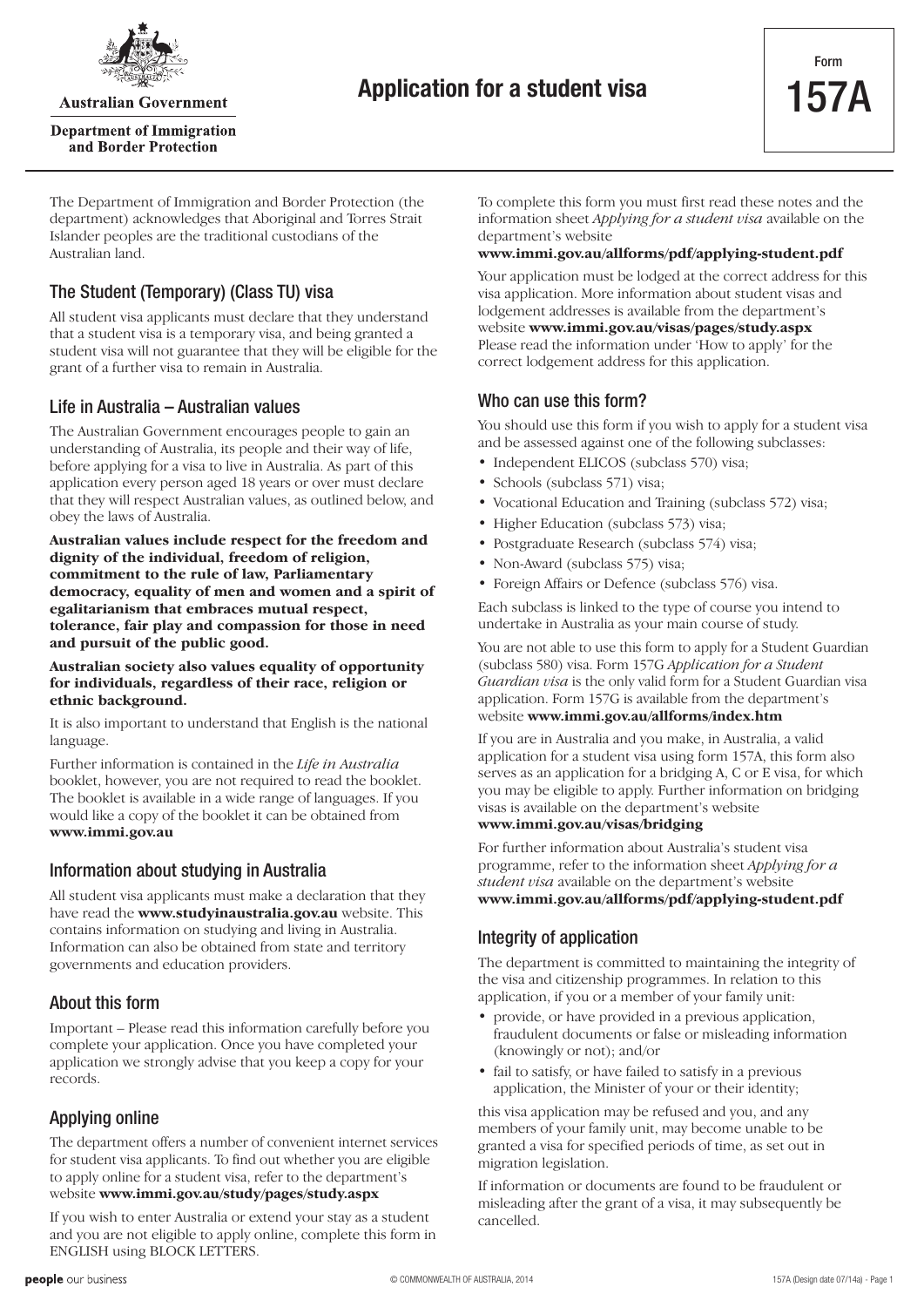### Welfare arrangements for students under 18 years of age

Students under 18 years of age need to have adequate arrangements for their welfare in Australia. If the student is applying for a student visa in Australia, these arrangements need to be in place **before** an application can be considered valid.

The department bears no responsibility for welfare arrangements made on a student's behalf. It is the responsibility of the parents or legal custodians of a student under the age of 18 to ensure that the arrangements that they make on the student's behalf provide appropriate welfare for the entirety of the student's stay in Australia while they are under the age of 18. If welfare arrangements break down the parents or legal custodians must make new welfare arrangements or the student under the age of 18 must depart Australia. It is a visa requirement that appropriate welfare arrangements are maintained while the student is under the age of 18.

If you are under 18 years of age currently or will be studying in Australia and will be in the care of a relative for the duration of your visa or until you turn 18 years of age, form 157N *Nomination of a student guardian* must be completed and lodged together with this form.

## Working while studying

All student subclass 570–576 visas are subject to a condition imposing restrictions about the work that may be done while the holder of a student subclass 570–576 visa is in Australia.

If you, as the principal visa holder, and your family members are granted student subclass 570–576 visas, you and your family members will only be allowed to work up to 40 hours a fortnight. *Fortnight* means the period of 14 days commencing on a Monday. You and your family members cannot commence work until you, as the principal visa holder, have commenced your course of study.

You, as the principal visa holder, will have unrestricted permission to work during periods of vacation recognised by the education provider.

If you are the holder of a subclass 574 (Postgraduate Research Sector) visa and you, as the principal visa holder, have commenced the masters degree by research or doctoral degree, you will have unrestricted permission to work once you commence your course of study. If you are the principal visa holder, you satisfied the criteria for a subclass 573 (Higher Education Sector) visa or a subclass 574 (Postgraduate Research Sector) visa or a subclass 576 (Foreign Affairs or Defence Sector) visa, and your course of study is a course for an award of masters or doctorate degree that is registered on the Commonwealth Register of Institutions and Courses of Overseas Students, your family members will have unrestricted permission to work once you, as the principal visa holder, commence your course of study.

More information about permission to work while studying is available from the department's website

# **www.immi.gov.au/study/pages/study.aspx**

# Changing course type (education sector)

Your student visa is linked to the type of course you are studying. Each student visa subclass covers specific types of course only. If you wish to change your principal course at any time to a course in a different education sector, you must first apply for a new student visa using this form (form 157A).

For information on course types and their relationship to the different student visa subclasses, refer to the department's website **www.immi.gov.au/study/pages/study.aspx**

# Applying for a student visa

To help you lodge your application and communicate with the department while your application is being processed you should read information form 1025i *Making and processing visa applications*, which is available from your nearest Australian Government office or the department's website.

All student visa applicants must satisfy the criteria for grant of one of the student visa subclasses. These criteria include (but are not limited to) a genuine temporary entrant requirement, financial ability, English language proficiency, intention to comply with visa conditions and other relevant matters. Information on these criteria and the conditions that may be attached to your visa can be found in the information sheet *Applying for a student visa* or from the department's website **www.immi.gov.au/study/pages/study.aspx**

If you wish to study in Australia, your application will either be assessed against one of three Assessment Levels for each visa subclass, or if you are an eligible student, against the streamlined visa processing requirements. Before completing this form, you must refer to information on whether streamlined visa processing requirements apply to you or which Assessment Level applies to you. Information on streamlined visa processing can be found in the information sheet *Applying for a student visa* or from the department's website. Information on Assessment Levels can be found in the information sheet *Student Visa Programme – Assessment Levels* or from the department's website

### **www.immi.gov.au/study/pages/study.aspx**

In certain circumstances you may be requested to complete a supplementary information form. You will be advised by the visa processing office if this is necessary.

Your application may be decided solely on the basis of information provided in this application. Failure to answer a question may result in your application being refused if the decision-maker cannot be satisfied that you meet all of the criteria for grant of the visa. The provision of information to the department that is incorrect may result in cancellation of your visa if it is granted. If you need more space to answer any question, write the details on a separate sheet, sign it and attach it to the application form.

You must provide all of the documentation necessary to support your application (originals or certified or notarised copies) and you must declare that you have done so. Failure to provide all necessary documentation may result in your application being refused. The documentation required may vary depending on whether you are eligible for streamlined visa processing or depending on your Assessment Level and the subclass appropriate to your course of study. Checklists by Assessment Level and subclass are available from the department's website **www.immi.gov.au/study/pages/study.aspx**

A decision on your application will be made on the basis of all the information you provide, your circumstances and the legal requirements that apply. If your circumstances change in any way after you make your application you must inform the department immediately. Failure to do so can lead to cancellation of your visa (if it is granted).

#### **Applicants who provide false or misleading information may either have their applications refused, or their visa permitting them to remain in Australia cancelled.**

If you:

- are applying in Australia;
- do not already hold a student visa; and
- you are in Assessment Level 2 or 3.

you must provide exceptional reasons for the grant of your visa in Australia.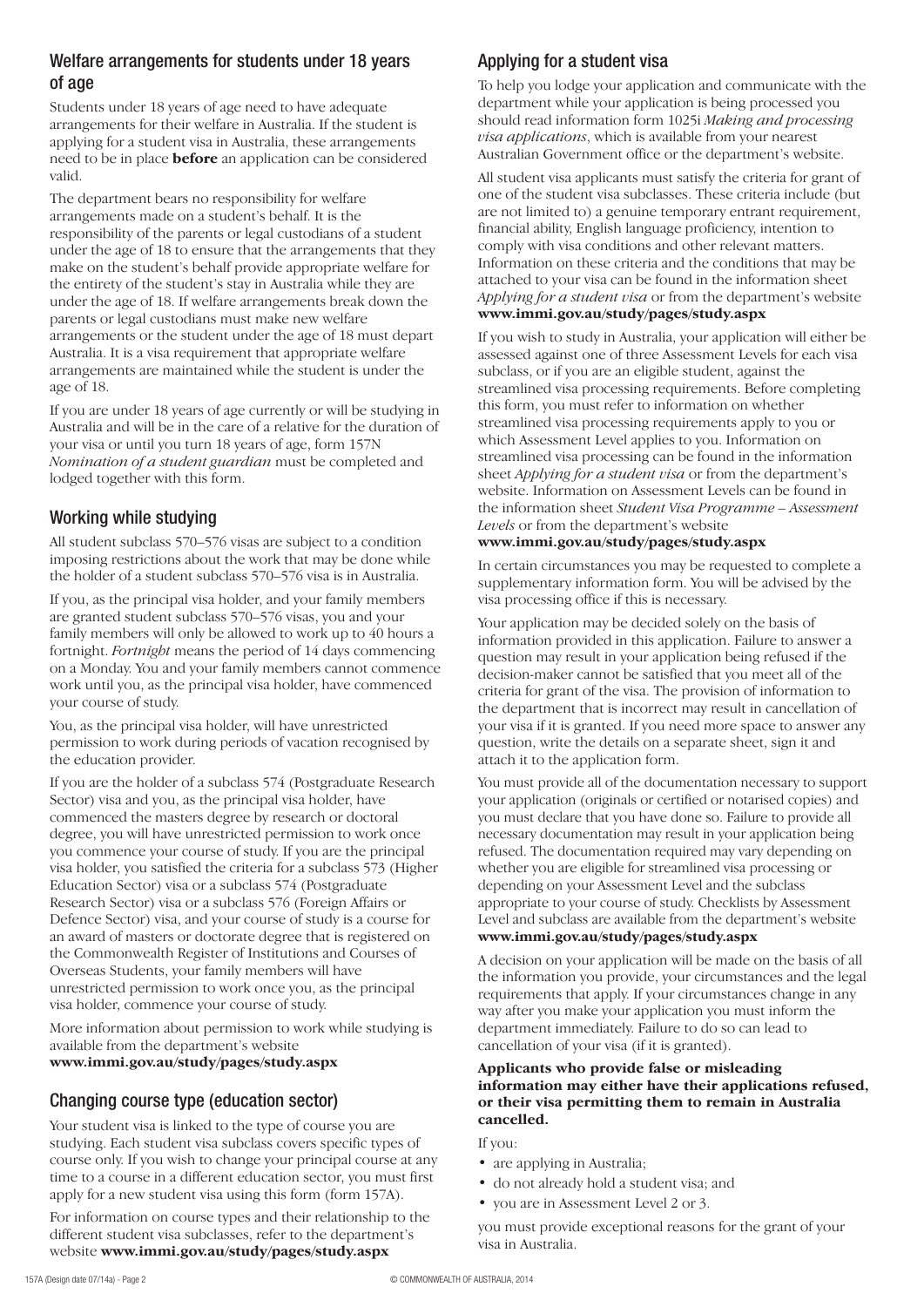# Student visa application checklist

Specific application checklists providing detailed information on student visa requirements based on your individual circumstances are available at

**www.immi.gov.au/students/checklists/**

### Qualifying visas for student visa applications lodged in Australia

If you are applying in Australia for a student visa you must either be the current holder of a qualifying visa or have held a certain visa no more than 28 days prior to making your application. More information on qualifying visas is available from the department's website

**www.immi.gov.au/students/students/qualifying-visasfor-student-visa-applications-lodged-australia.htm**

### Students and the skilled migration programme

Australia has a well-deserved reputation for high-quality education and training. We continue to welcome overseas students, and appreciate the contribution they make to both academic life and the communities in which they live.

People who wish to study in Australia may be granted a student visa that entitles them to come to Australia on a temporary basis for a specified period to undertake study at an Australian educational institution. While many overseas students make a decision to apply for a permanent visa upon completing their studies, this is an entirely **separate process** and there is no guarantee that, on the basis of having held a student visa, a person will be invited to make an application for a permanent skilled migration visa at the end of their studies.

The skilled migration programme is highly competitive and the programme is designed to be responsive to Australian labour market conditions. For skilled migration, Australia draws from the highest ranking clients with Expressions of Interest in *SkillSelect*. A person's ability to be invited to apply for skilled migration will be determined by the person's skills, experience and attributes, but also by the level of competition for skilled migration to Australia, regardless of whether or not they have previously been in Australia.

It is important to note that student visas are aimed at achieving an educational outcome, and students should choose a course of study based on their own interest and the quality of the course. Students **should not** make educational choices solely on the basis of hoping to achieve a particular migration outcome, as the skilled migration programme will continue to change and adapt to Australia's economic needs.

### Photographs

**Applying outside Australia** – enclose 4 recent passport-sized photographs of yourself and all family members included in this application.

**Applying in Australia** – enclose one recent passport-sized photograph of yourself and all family members included in this application.

### Health requirements

All applicants must meet Australia's health requirements. You and any family members included in this application may be required to undergo a chest x-ray and medical examination. More information on health requirements is available from the department's website **www.immi.gov.au/allforms/healthrequirements/health-exam.htm**

# Members of your family unit

The term 'members of your family unit' covers your partner and any dependent children of you or your partner who are unmarried, not in a de facto relationship and who have not turned 18 years of age. School-age dependants are children of you or your partner who are unmarried, not in a de facto relationship and who have turned 5, but have not yet turned 18.

Members of your family unit may apply for visas that will allow them to join you in Australia. They may apply for visas at the same time as you, or after you have been granted a student visa. If you are, or expect soon to be, in Australia on a student visa other than a Foreign Affairs or Defence Sector visa subclass 576, and your family members intend to apply separately for a student visa outside Australia, you will need to complete form 919 *Nomination of student dependants*. Either you or your family member must lodge form 919 *Nomination of student dependants*. For quicker visa processing, you should send this completed form and other supporting documentation to your family members for them to lodge at the relevant Australian Government office or Service Delivery Partner. More information on visa lodgement arrangements is available from the department's website

#### **www.immi.gov.au/help/locations/pages/default.aspx**

**Note**: If you are processed at Assessment Level 3 and intend to undertake a course of 12 months or less in duration, members of the family unit **are not** permitted to accompany you to Australia on a student visa.

**All members of your family unit must be included in your application form 157A,** whether or not they intend to become applicants for a student subclass 570–576 visa. If you are the holder of a student subclass 570–576 visa and a member of your family unit was not included in your application form, they will not be eligible for grant of a student subclass 570–576 visa as a member of your family unit, unless they give evidence that they became such a member (eg. you got married or had a child) after the decision to grant you the student subclass 570–576 visa was made.

A school-age family unit member joining you in Australia is expected to attend school in Australia. You must provide evidence of enrolment for them if you wish them to be granted a student visa as a family unit member. In most cases, public and private schools charge fees for family unit members of student visa holders. You should check the exact fee with the school where your family unit member will be studying. You are responsible for their education costs in Australia.

Your partner will have a condition placed on their visa that limits their period of study in Australia to a maximum of 3 months. If they wish to undertake study beyond this period they must apply for a student visa in their own right.

If you are a Foreign Affairs or Defence-sponsored student, members of your family unit must provide evidence of support by the relevant Minister for them to be granted a visa as your dependant.

'**Partner**' means your spouse or de facto partner (including same-sex partners).

### 'Further stay restricted' conditions

Your visa will be subject to a number of visa conditions. Information on these conditions can be found in the information sheet *Applying for a student visa* and on the department's website.

In certain circumstances, your visa may be subject to the 'further stay restricted' condition 8534 or 8535.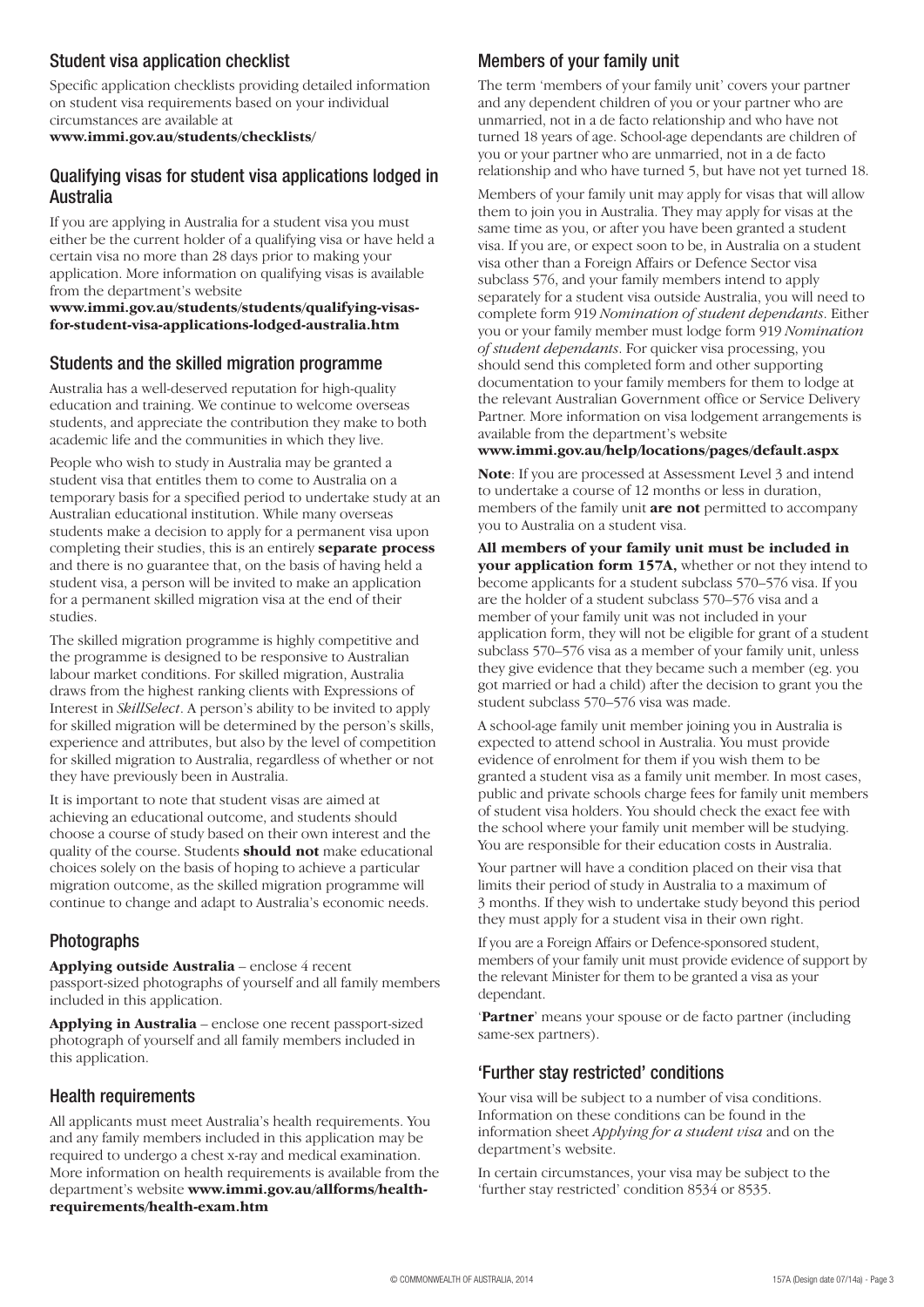#### **Condition 8534**

If you are applying for a student visa subclass 570, 572, 573, 574 or 575 and you are an Assessment Level 3 student the 'further stay restricted' condition may not be imposed if you can show additional funds from an acceptable source to cover living and school costs for a 12 month period in addition to the period of your intended study in Australia and a further amount specified under the Migration Regulations.

A 'further stay restricted' condition may also be imposed on your visa, irrespective of your Assessment Level or period of study, if the decision maker considers this appropriate.

More information on living costs is available from the department's website

# **www.immi.gov.au/students/student-visa-living-costs.htm**

#### **Condition 8535**

If you are a Foreign Affairs or a Defence sponsored student you will be subject to this 'further stay restricted' condition (condition 8535). Members of your family unit may also be subject to this condition.

If you are not a Foreign Affairs or a Defence sponsored student, you may also be subject to this 'further stay restricted' condition.

A 'further stay restricted' condition (condition 8535) means that after entering Australia, you will not be entitled to be granted a substantive visa while you remain in Australia**<sup>1</sup>**. However, if the Commonwealth or the government of a foreign country provided you financial support for your study, you may be granted a further student visa if you provide evidence, in writing, that the Commonwealth or the government of the foreign country, as the case requires, does not oppose you undertaking a course of study despite your previous student subclass 570–576 visa being subject to condition 8535.

### Health insurance

It is a condition of your visa that you and any family members accompanying you must maintain adequate arrangements for health insurance while in Australia. Further information can be found in the information sheet *Applying for a student visa*, available from the department's website

#### **www.immi.gov.au/allforms/pdf/applying-student.pdf**

## Length of student visa

Provided that you have adequate arrangements for health insurance for the relevant period, the maximum period of time that your student visa may be granted for is outlined below.

For visas other than Postgraduate Research (subclass 574) visa and Foreign Affairs/Defence (subclass 576) visa the maximum is:

- up to March 15 of the following year if your course is longer than 10 months and finishes at the end of the Australian academic year (November – December);
- up to 2 months longer than the duration of your course if the course is longer than 10 months and finishes between January and October;
- up to one month longer than the duration of your course if the course is 10 months or less.

For Postgraduate Research (subclass 574) visa courses the maximum is:

- up to September 15 of the following year if your course is longer than 10 months and finishes at the end of the Australian academic year (November – December);
- up to 8 months longer than the duration of your course if the course is longer than 10 months and finishes between January and October;
- up to 7 months longer than the duration of your course if the course is 10 months or less.

For Foreign Affairs/Defence (subclass 576) visa students the maximum is:

- generally granted in accordance with the date recommended by Foreign Affairs or Defence; or
- one month after the course end date indicated on the Foreign Affairs/Defence letter of support.

#### **Important – Students younger than 18 years old**

- 1. If your education provider has approved your welfare arrangements, and you will still be younger than 18 years old at the completion of your studies, the visa end date will correspond with the visa end date nominated by your provider on the Confirmation of Appropriate Accommodation and Welfare (CAAW) letter. If you will turn 18 during the course of your studies, the standard visa end date will be applied instead.
- 2. If you are seeking to study as a secondary exchange student and will still be younger than 18 years old at the completion of the exchange, the visa period will be granted according to the nominated welfare period on the Acceptance Advice Secondary Exchange Student (AASES) form. If you will be 18 years old or older at the end of the exchange, the visa period will usually be granted until the end of the month the exchange period finishes (generally the end of December) as shown on the AASES form.

#### **Condition 8532**

If you are under 18 years of age and you are neither a Foreign Affairs student nor a Defence student, you will be subject to visa condition 8532. Under this condition, you must either:

- stay in Australia with a person who is either your parent or a person who has custody of you; or
- • stay in Australia with a relative who has turned 21 and is of good character. The relative must be nominated by your parent or by a person who has custody of you; or
- • have appropriate arrangements for your accommodation, support and general welfare that have been approved by your education provider for the course to which your visa relates, and you must not enter Australia before the day nominated by the education provider as the day on which those arrangements are to commence.

**<sup>1</sup>** Except in certain circumstances or to engage Australia's protection obligation.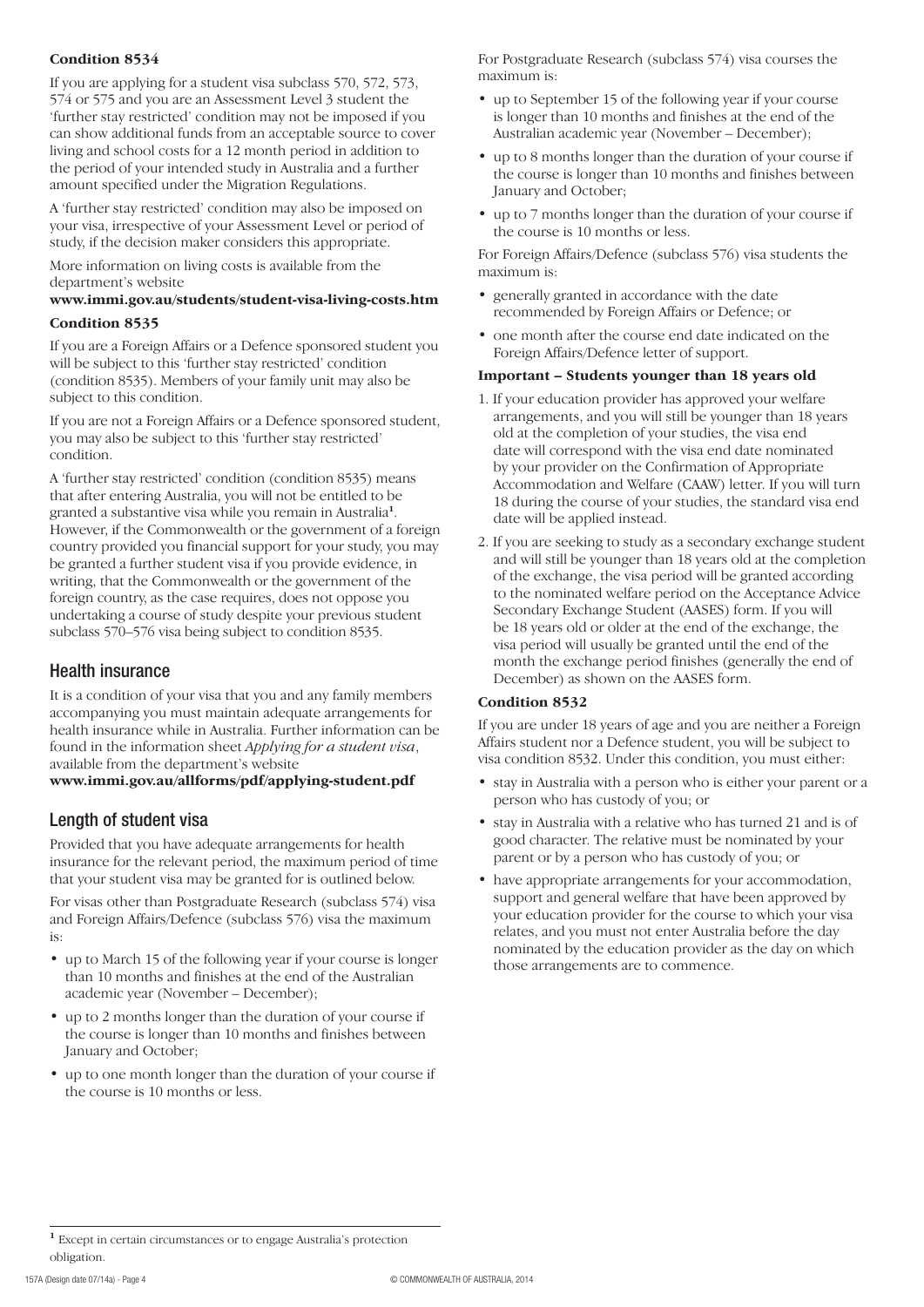# Visa Application Charge

Refer to Questions 109 and 110 *Payment details* of this form to calculate the correct charge and make payment.

Refer to **www.immi.gov.au/fees-charges** for a complete and current list of applicable fees and charges.

Fees and charges may be subject to change at any time and this may increase the cost of a visa application.

Generally, Visa Application Charges are reviewed on 1 July each year, and the exchange rates used to calculate the amount payable in a foreign country are updated on 1 January and 1 July each year.

If you do not pay the full Visa Application Charge amount, your visa application will not be valid.

Charges are generally not refundable, even if the application is withdrawn or refused.

### Method of payment

#### In Australia

To make a payment, please pay by credit card, debit card, bank cheque or money order made payable to the Department of Immigration and Border Protection. Debit card and credit card are the preferred methods of payment.

#### Outside Australia

Before making a payment outside Australia, please check with the Australian Government office where you intend to lodge your application as to what methods of payment and currencies they can accept and to whom the payment should be made payable.

#### Immigration assistance

A person gives immigration assistance to you if he or she uses, or claims to use, his or her knowledge or experience in migration procedure to assist you with your visa application, request for ministerial intervention, cancellation review application, sponsorship or nomination.

In Australia a person may only lawfully give immigration assistance if he or she is a registered migration agent or is exempt from being registered. Only registered migration agents may receive a fee or reward for providing immigration assistance.

If an unregistered person in Australia, who is not exempt from registration, gives you immigration assistance they are committing a criminal offence and may be prosecuted.

#### Migration agents in Australia

Migration agents in Australia must be registered with the Office of the Migration Agents Registration Authority (Office of the MARA) unless they are exempt from registration.

#### Migration agents outside Australia

Migration agents who operate outside Australia do not have to be registered. The department may give some overseas agents an ID number. This number does not mean that they are registered.

**Note**: Some Australian registered migration agents operate overseas.

#### Migration agent information

A migration agent is someone who can:

- advise you on the visa that may best suit you;
- tell you the documents you need to submit with your application;
- help you fill in the application and submit it; and
- communicate with the department on your behalf.

If you appoint a migration agent, the department will assume that your migration agent will be your authorised recipient, unless you indicate otherwise.

Your migration agent will be the person with whom the department will discuss your application and from whom it will seek further information when required.

You are not required to use a migration agent. However, if you use a migration agent, the department encourages you to use a registered migration agent. Registered agents are bound by the Migration Agents Code of Conduct, which requires them to act professionally in their clients' lawful best interests.

Information on migration agents, including a list of registered migration agents, is available on the Office of the MARA website **www.mara.gov.au**

You can also access information about migration agents on the department's website **www.immi.gov.au**

#### Exempt persons

The following people do not have to be a registered migration agent in order to provide immigration assistance, but they must not charge a fee for their service:

- a close family member (spouse, de facto partner, child, parent, brother or sister);
- a member of parliament or their staff;
- an official whose duties include providing immigration assistance (eg. a Legal Aid provider);
- a member of a diplomatic mission, consular post or international organisation.

#### Appointing a migration agent/exempt person

To appoint a migration agent/exempt person you should complete Question 108 *Options for receiving written communications*.

Your migration agent/exempt person should complete form 956 *Advice by a migration agent/exempt person of providing immigration assistance*.

Form 956 is available from the department's website **www.immi.gov.au/allforms/**

### Options for receiving written communications

If you do not appoint a migration agent/exempt person you may still authorise another person, in writing, to receive written communications on your behalf. This person is called the authorised recipient.

#### Authorised recipient information

All written communication about your application will be sent to your authorised recipient, unless you indicate that you wish to have health and/or character information sent directly to you.

The department will communicate with the most recently appointed authorised recipient as you may only appoint one authorised recipient at any time for a particular application.

You will be taken to have received any documents sent to that person as if they had been sent to you.

To appoint an authorised recipient you should complete:

- • Question 108 *Options for receiving written communications*; and
- • form 956A *Appointment or withdrawal of an authorised recipient*.

**Note**: Migration agents/exempt persons do not need to complete form 956A.

Form 956A is available from the department's website **www.immi.gov.au/allforms/**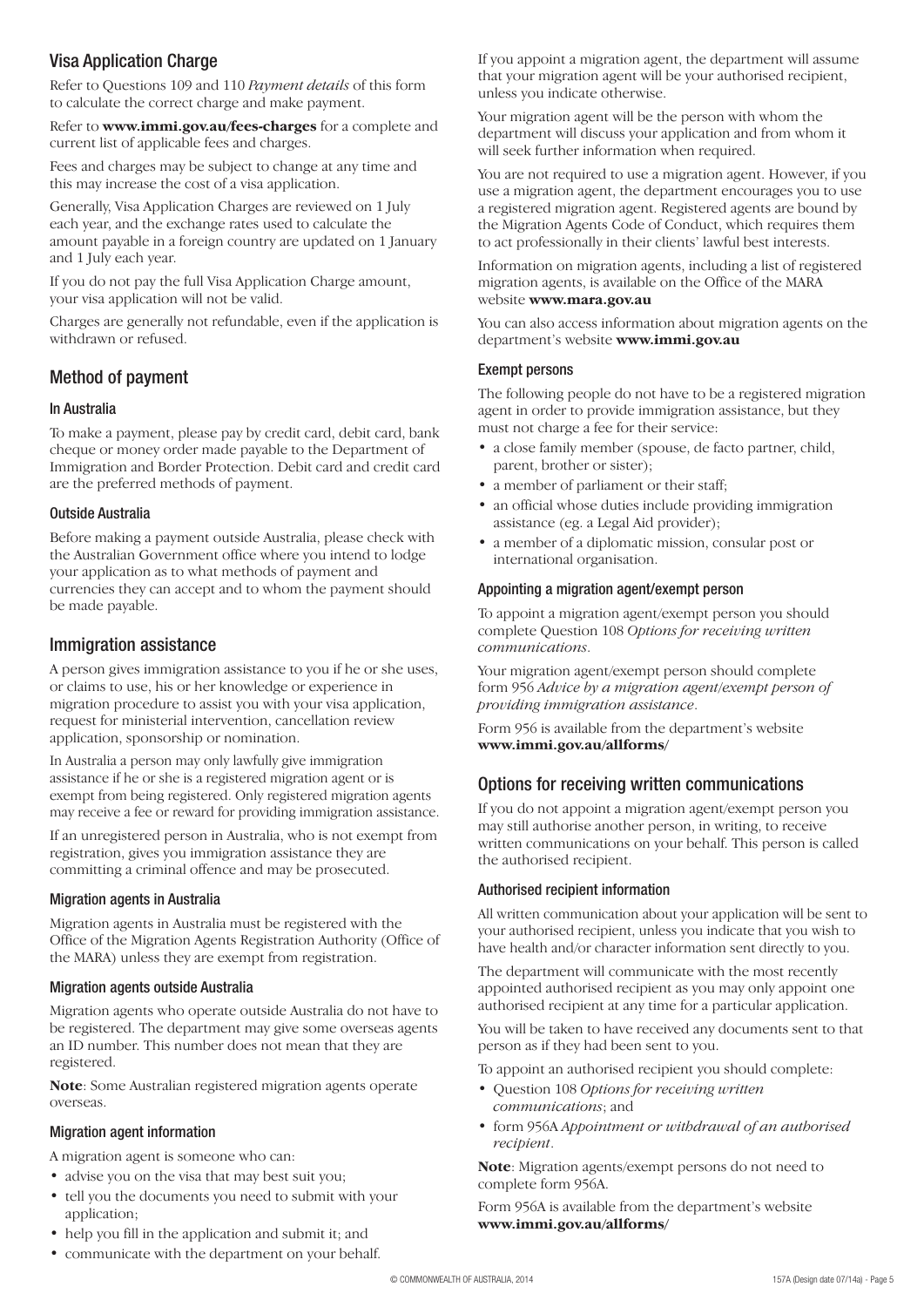### Consent to communicate electronically

The department may use a range of means to communicate with you. However, electronic means such as fax or email will only be used if you indicate your agreement to receiving communication in this way.

To process your application the department may need to communicate with you about sensitive information, for example, health, police checks, financial viability and personal relationships. Electronic communications, unless adequately encrypted, are not secure and may be viewed by others or interfered with.

If you agree to the department communicating with you by electronic means, the details you provide will only be used by the department for the purpose for which you have provided them, unless there is a legal obligation or necessity to use them for another purpose, or you have consented to use for another purpose. They will not be added to any mailing list.

The Australian Government accepts no responsibility for the security or integrity of any information sent to the department over the internet or by other electronic means.

If you authorise another person to receive documents on your behalf and they wish to be contacted electronically, their signature is required on form 956 or 956A to indicate their consent to this form of communication.

**Note**: Electronic communication is the fastest means of communication available and the department prefers to communicate electronically because this results in faster processing.

### Further information on migration agents

Information on migration agents, including a list of registered migration agents, is available on the Office of the MARA website **www.mara.gov.au**

You can also access information about migration agents on the department's website **www.immi.gov.au**

## Residential address

You must tell the department where you intend to live while your application is being dealt with. Failure to give a residential address will result in your application being invalid. A post office box address will not be accepted as your residential address.

# Important information about privacy

Your personal information is protected by law, including the *Privacy Act 1988*. Important information about the collection, use and disclosure (to other agencies and third parties, including overseas entities) of your personal information, including sensitive information, is contained in form 1442i *Privacy notice*. Form 1442i is available from the department's website **www.immi.gov.au/allforms/** or offices of the department. You should ensure that you read and understand form 1442i before completing this form.

### *Home page*

#### **www.immi.gov.au**

*General enquiry line*

Telephone **131 881** during business hours in Australia to speak to an operator (recorded information available outside these hours). If you are outside Australia, please contact your nearest Australian mission.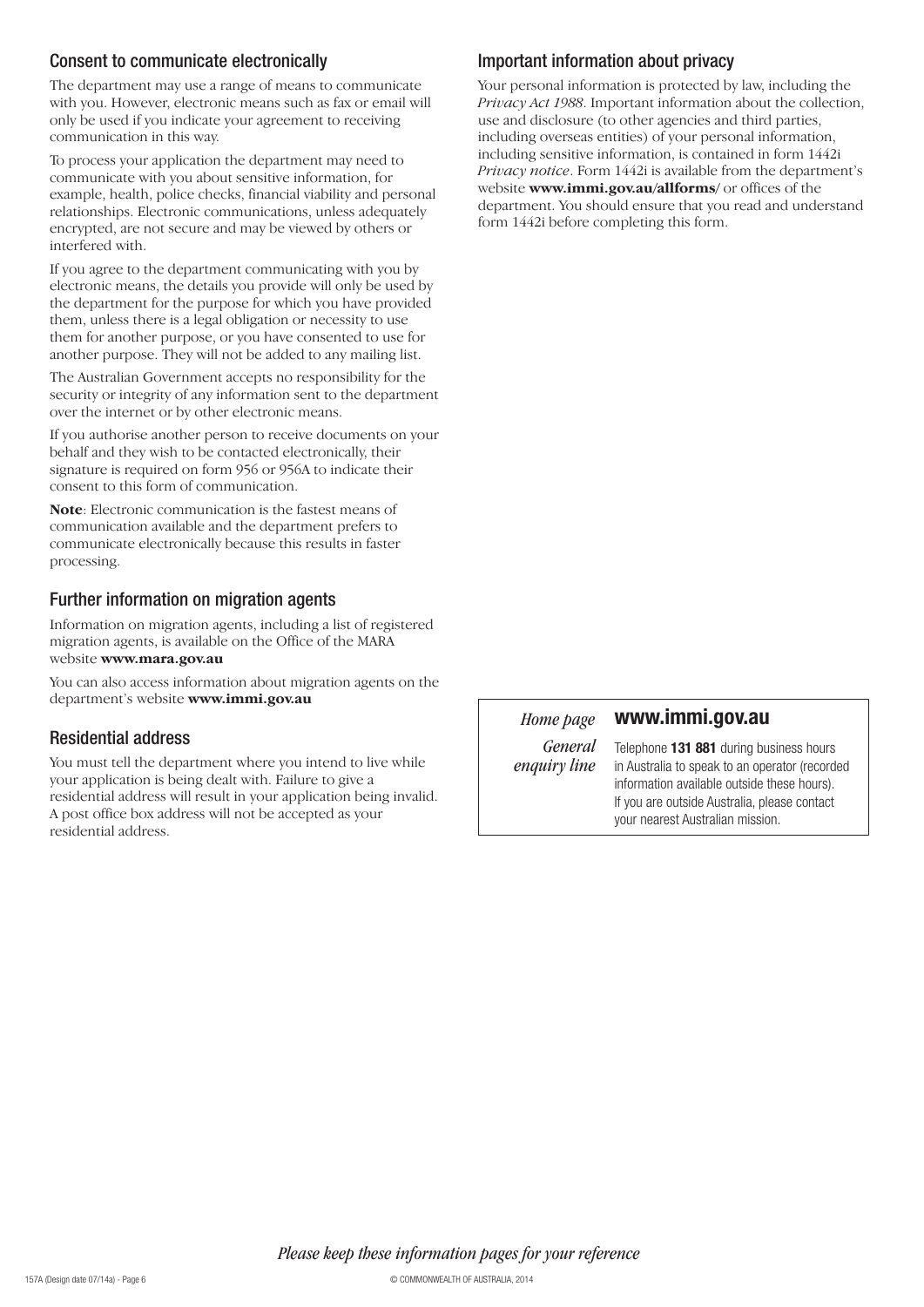

**Australian Government** 

**Application for a student visa**

**Department of Immigration** and Border Protection

Tick where applicable  $\vert \checkmark \vert$ Please use a pen, and write neatly in English using BLOCK LETTERS.

### **PHOTOGRAPH**

Please attach required photographs of yourself AND

all members of your family unit included in this application

**1** How many people are included in this application?

#### **2** TYPE OF APPLICATION

Yes

No

**3** Please select the student and including your family in the same **3** Please select the student visa subclass you are applying for: application?

No **Go to ii**

> Complete Part A (Questions 3 to 49) and Part C (Questions 76 to 111)

#### **Go to Part A**

**ii** Are you applying as a student and **NOT** including your family in the same application?

|  | $No \rvert \rvert$ Go to iii                                    |
|--|-----------------------------------------------------------------|
|  | Yes $\vert \quad \vert$ Complete Part A (Questions 3 to 49) and |
|  | Part C (Questions 76 to 111)                                    |

**Go to Part A**

- **iii** Are you a member of a student visa holder/applicant's family unit lodging a separate application?
	- WARNING: In order to complete this form you must answer 'Yes' to one of the above Questions i, ii or iii.
	- Yes | ▶ Complete Part B (Questions 50 to 75) and Part C (Questions 76 to 111) ь **Go to Part B**

*Application overview Part A – To be completed by the student*

# *Student details*

| Independent ELICOS Sector (subclass 570) visa                |
|--------------------------------------------------------------|
| School Sector (subclass 571) visa                            |
| Vocational Education and Training Sector (subclass 572) visa |
| Higher Education Sector (subclass 573) visa                  |
| Postgraduate Research Sector (subclass 574) visa             |
| Non-award Sector (subclass 575) visa                         |
| Foreign Affairs or Defence Sector (subclass 576) visa        |
|                                                              |

**4** Your full name in English

| Family name |  |
|-------------|--|
| Given names |  |
|             |  |

- **5** Name in your own language or script *(if applicable)*
- Have you been known by any other names? *(including name at birth, previous married names, aliases)* **6**

| $No$ |                                                                                                                  |
|------|------------------------------------------------------------------------------------------------------------------|
|      | $Yes \rightarrow See$ Give details and provide supporting evidence eg. birth<br>certificate/marriage certificate |

|   | Family name |      |        |
|---|-------------|------|--------|
|   | Given names |      |        |
|   |             |      |        |
| 7 | Sex         | Male | Female |

DAY MONTH YEAR

**8** Date of birth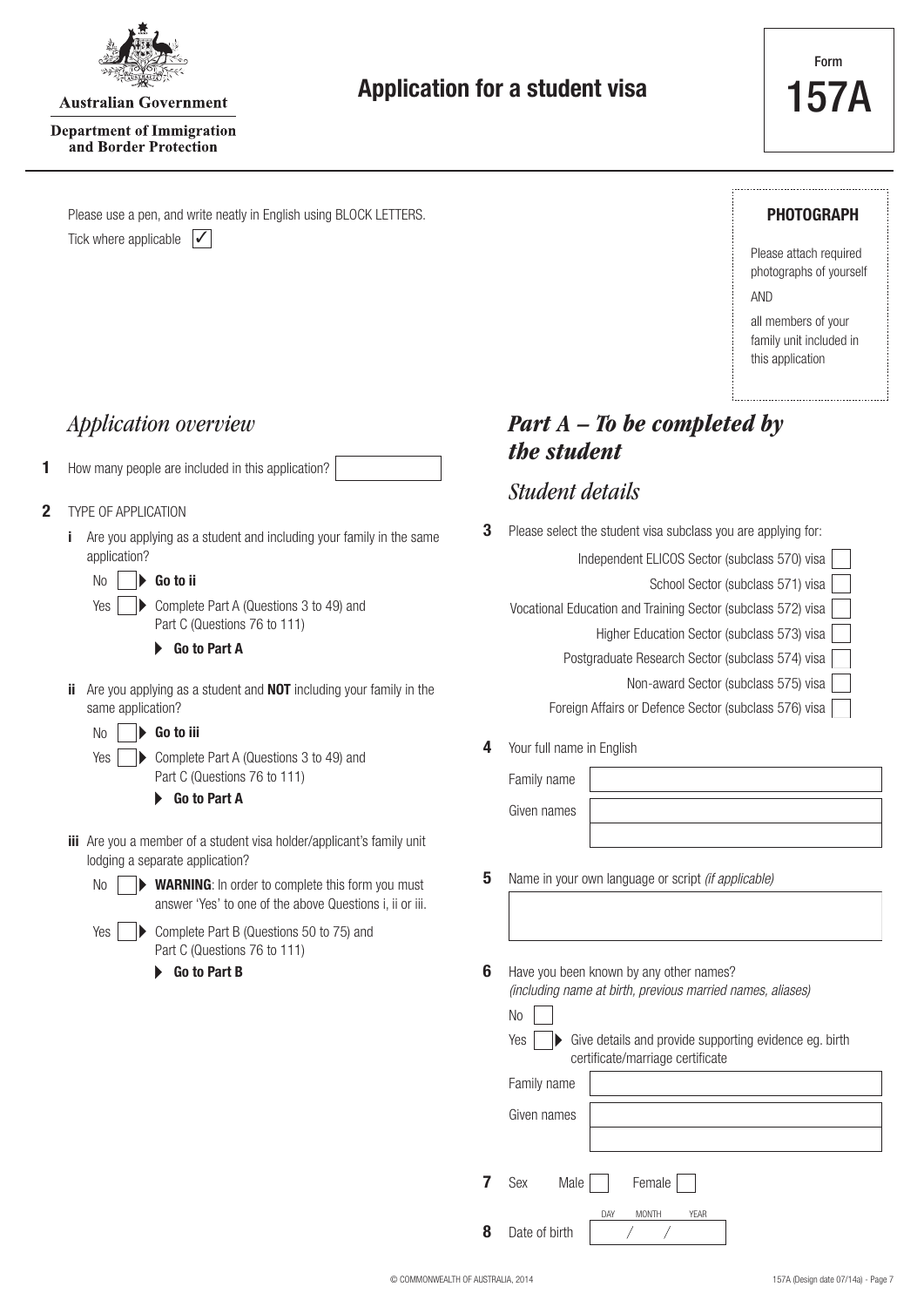| 9<br>10 | Have you ever used a different date of birth?<br>N <sub>0</sub><br><b>MONTH</b><br><b>YEAR</b><br>DAY<br>Other date of birth<br>Yes<br>If insufficient space, attach an additional statement.<br>Place of birth | 16 | Details of identity card or identity number issued to you by your<br>government (if applicable) eg. National identity card.<br>Note: If you are the holder of multiple identity numbers because you<br>are a citizen of more than one country, you need to enter the identity<br>number on the card from the country that you live in.<br>Identity number<br>Country of issue |
|---------|-----------------------------------------------------------------------------------------------------------------------------------------------------------------------------------------------------------------|----|-------------------------------------------------------------------------------------------------------------------------------------------------------------------------------------------------------------------------------------------------------------------------------------------------------------------------------------------------------------------------------|
|         | Town/city                                                                                                                                                                                                       |    |                                                                                                                                                                                                                                                                                                                                                                               |
|         | Country                                                                                                                                                                                                         | 17 | Your country of usual residence                                                                                                                                                                                                                                                                                                                                               |
| 11      | Relationship status<br>DAY<br><b>MONTH</b><br>YEAR                                                                                                                                                              | 18 | Your residential address in your country of usual residence                                                                                                                                                                                                                                                                                                                   |
|         | Date of marriage<br>Married                                                                                                                                                                                     |    | Note: A post office box address is not acceptable as a residential                                                                                                                                                                                                                                                                                                            |
|         | Date of intended marriage<br>Engaged<br>(if applicable)                                                                                                                                                         |    | address. Failure to give a residential address will result in your<br>application being invalid.                                                                                                                                                                                                                                                                              |
|         | Date cohabitation began<br>De facto                                                                                                                                                                             |    |                                                                                                                                                                                                                                                                                                                                                                               |
|         | Separated                                                                                                                                                                                                       |    | POSTCODE                                                                                                                                                                                                                                                                                                                                                                      |
|         | Divorced<br>Widowed                                                                                                                                                                                             | 19 | Your telephone numbers outside Australia                                                                                                                                                                                                                                                                                                                                      |
|         | Never married or<br>been in a de facto                                                                                                                                                                          |    | COUNTRY CODE<br>AREA CODE<br><b>NUMBER</b><br>Office hours<br>$)$ (                                                                                                                                                                                                                                                                                                           |
|         | relationship                                                                                                                                                                                                    |    | After hours<br>$)$ (                                                                                                                                                                                                                                                                                                                                                          |
| 12      | Your present country of citizenship                                                                                                                                                                             |    | Personal/private mobile/cell                                                                                                                                                                                                                                                                                                                                                  |
|         |                                                                                                                                                                                                                 | 20 | Your residential address in Australia (if known)                                                                                                                                                                                                                                                                                                                              |
| 13      | Do you hold any other citizenship?                                                                                                                                                                              |    |                                                                                                                                                                                                                                                                                                                                                                               |
|         | N <sub>0</sub>                                                                                                                                                                                                  |    |                                                                                                                                                                                                                                                                                                                                                                               |
|         | Which countries?<br>Yes                                                                                                                                                                                         |    | POSTCODE                                                                                                                                                                                                                                                                                                                                                                      |
|         |                                                                                                                                                                                                                 | 21 | Your telephone numbers in Australia <i>(if known)</i>                                                                                                                                                                                                                                                                                                                         |
| 14      | Preferred language                                                                                                                                                                                              |    | Office hours<br>(AREA CODE                                                                                                                                                                                                                                                                                                                                                    |
|         |                                                                                                                                                                                                                 |    | After hours<br>(AREA CODE                                                                                                                                                                                                                                                                                                                                                     |
|         | The department may contact you for an interview and may use an<br>interpreter based on your preferred language.                                                                                                 |    | Personal/private mobile/cell                                                                                                                                                                                                                                                                                                                                                  |
| 15      | Do you have a passport?                                                                                                                                                                                         | 22 | Address for correspondence                                                                                                                                                                                                                                                                                                                                                    |
|         | N <sub>0</sub>                                                                                                                                                                                                  |    |                                                                                                                                                                                                                                                                                                                                                                               |
|         | Yes<br>Details from your passport                                                                                                                                                                               |    |                                                                                                                                                                                                                                                                                                                                                                               |
|         | Passport number                                                                                                                                                                                                 |    | POSTCODE                                                                                                                                                                                                                                                                                                                                                                      |
|         | Country of passport                                                                                                                                                                                             | 23 | Do you agree to the department communicating with you by fax, email<br>or other electronic means?                                                                                                                                                                                                                                                                             |
|         |                                                                                                                                                                                                                 |    | N <sub>0</sub>                                                                                                                                                                                                                                                                                                                                                                |
|         | DAY<br><b>MONTH</b><br>YEAR                                                                                                                                                                                     |    | Give details<br>Yes                                                                                                                                                                                                                                                                                                                                                           |
|         | Date of issue                                                                                                                                                                                                   |    | COUNTRY CODE<br><b>NUMBER</b><br>AREA CODE                                                                                                                                                                                                                                                                                                                                    |
|         | Date of expiry<br>Issuing authority/Place of issue as shown in your passport                                                                                                                                    |    | Fax number<br>) (<br>Email address                                                                                                                                                                                                                                                                                                                                            |
|         |                                                                                                                                                                                                                 |    |                                                                                                                                                                                                                                                                                                                                                                               |
|         |                                                                                                                                                                                                                 |    |                                                                                                                                                                                                                                                                                                                                                                               |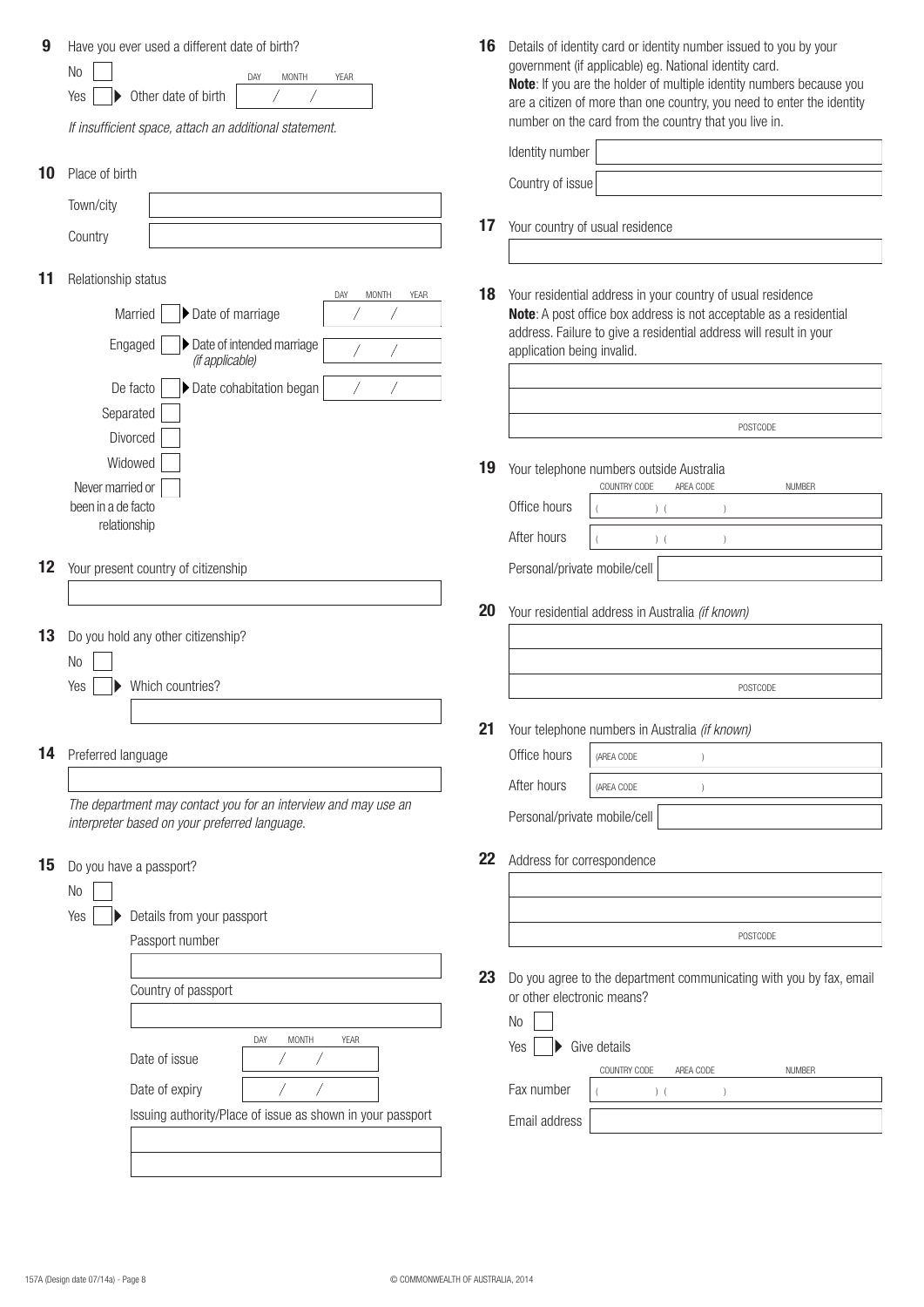| 24 | Are you applying for a student visa while you are in Australia?                                                                                                                   | 30 Provide details of your highest qualification obtained outside Australia,<br>as well as all other studies and training obtained outside Australia. |
|----|-----------------------------------------------------------------------------------------------------------------------------------------------------------------------------------|-------------------------------------------------------------------------------------------------------------------------------------------------------|
|    | Go to Question 27<br><b>No</b><br>Go to Question 25<br>Yes                                                                                                                        | You must provide evidence of your study and training, including<br>academic records, if you are:                                                      |
|    |                                                                                                                                                                                   | • in Assessment Level 3; or                                                                                                                           |
| 25 | <b>Important</b> - If you are applying in Australia, you must currently hold a<br>qualifying visa, or held a certain visa within 28 days from the expiry of<br>that visa.         | • in Assessment Level 2 seeking to undertake studies in the<br>postgraduate research sector.                                                          |
|    | Information on qualifying visas and certain visas is available from the<br>department's website                                                                                   | All other applicants may be requested to provide evidence where<br>considered necessary.                                                              |
|    | www.immi.gov.au/students/students/qualifying-visas-for-<br>student-visa-applications-lodged-australia.htm                                                                         | In certain limited circumstances, you may be requested to provide<br>copies of any published works written by you.                                    |
|    | Do you currently hold a qualifying visa?                                                                                                                                          | Highest qualification<br>1.                                                                                                                           |
|    | Go to Question 26<br>No.                                                                                                                                                          |                                                                                                                                                       |
|    | Go to Question 28<br>Yes                                                                                                                                                          | Name of education provider or training body                                                                                                           |
| 26 | Were you the holder of a certain visa and lodging an application within<br>28 days from the expiry of that visa?                                                                  | Address of education provider or training body                                                                                                        |
|    | WARNING: You do not meet the criteria for the grant of<br>No<br>a student visa.                                                                                                   |                                                                                                                                                       |
|    | Go to Question 28<br>Yes                                                                                                                                                          |                                                                                                                                                       |
| 27 |                                                                                                                                                                                   | POSTCODE<br>DAY<br><b>MONTH</b><br>YEAR                                                                                                               |
|    | What date do you intend to arrive in Australia?<br><b>MONTH</b><br>YEAR<br>DAY                                                                                                    | Commencement date                                                                                                                                     |
|    | Go to Question 29                                                                                                                                                                 | Finish date                                                                                                                                           |
| 28 | Do you currently hold a student visa?                                                                                                                                             | Documentation attached?<br>No.<br>Yes                                                                                                                 |
|    | If you are in Assessment Level 2 or 3 and applying<br><b>No</b><br>for a student visa in Australia, you will be required at<br>Question 49 to provide exceptional reasons why you | 2.<br>Other course undertaken outside Australia<br>Name of education provider or training body                                                        |
|    | should be granted a student visa in Australia.<br>Yes                                                                                                                             |                                                                                                                                                       |
| 29 | What date do you intend to depart Australia after completing your<br>course?                                                                                                      | Address of education provider or training body                                                                                                        |
|    | DAY<br><b>MONTH</b><br>YEAR                                                                                                                                                       |                                                                                                                                                       |
|    |                                                                                                                                                                                   | POSTCODE                                                                                                                                              |
|    |                                                                                                                                                                                   | <b>MONTH</b><br><b>YEAR</b><br>DAY                                                                                                                    |
|    |                                                                                                                                                                                   | Commencement date                                                                                                                                     |
|    |                                                                                                                                                                                   | Finish date                                                                                                                                           |
|    |                                                                                                                                                                                   | Documentation attached?<br>Yes<br>No                                                                                                                  |
|    |                                                                                                                                                                                   | Other course undertaken outside Australia<br>3.                                                                                                       |
|    |                                                                                                                                                                                   | Name of education provider or training body                                                                                                           |
|    |                                                                                                                                                                                   |                                                                                                                                                       |
|    |                                                                                                                                                                                   |                                                                                                                                                       |
|    |                                                                                                                                                                                   | Address of education provider or training body                                                                                                        |
|    |                                                                                                                                                                                   |                                                                                                                                                       |
|    |                                                                                                                                                                                   | POSTCODE                                                                                                                                              |
|    |                                                                                                                                                                                   | <b>MONTH</b><br>DAY<br>YEAR<br>Commencement date                                                                                                      |
|    |                                                                                                                                                                                   | Finish date                                                                                                                                           |

Documentation attached? No No Yes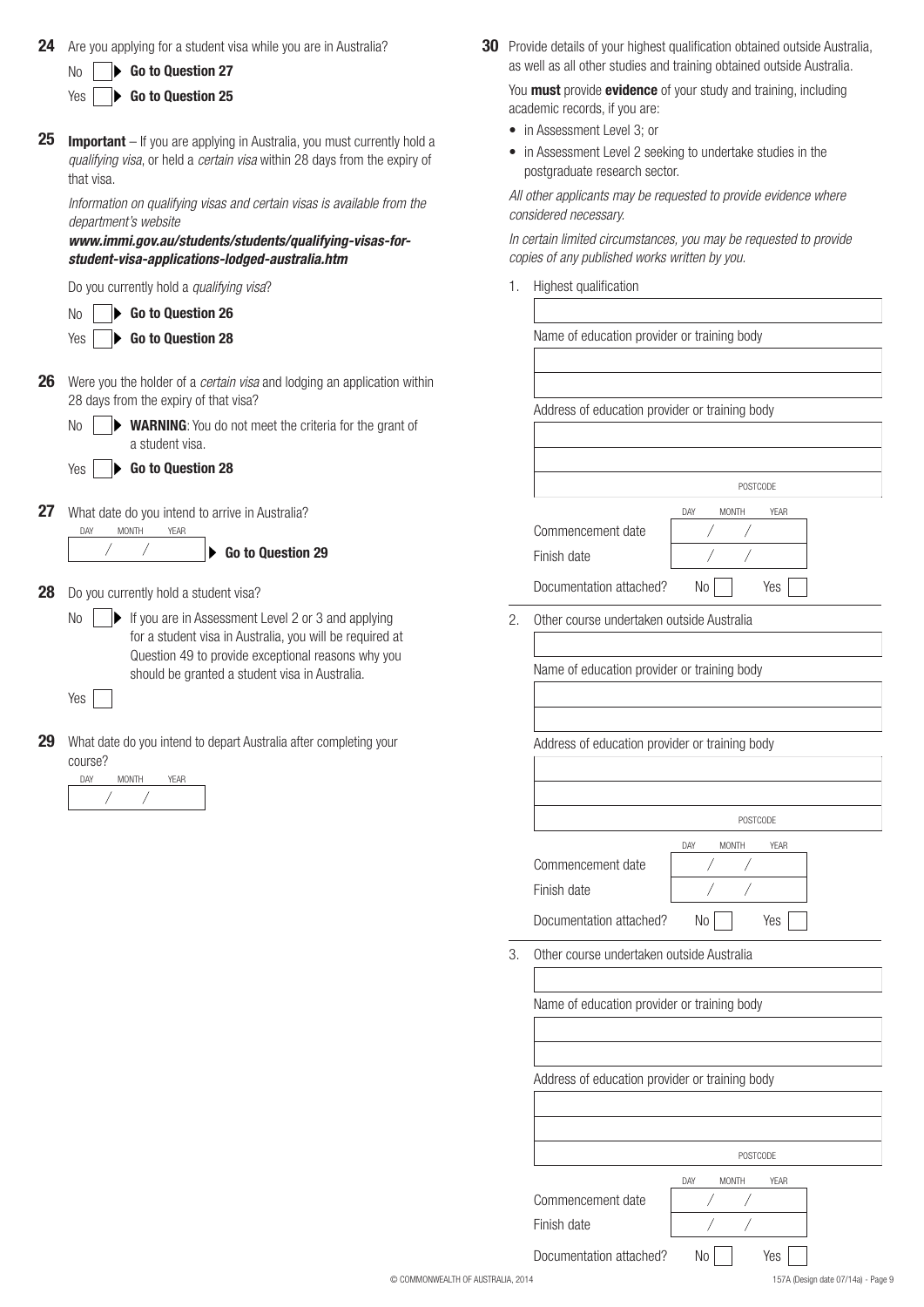|  |  | 31 Have you previously studied in Australia? |  |  |  |
|--|--|----------------------------------------------|--|--|--|
|--|--|----------------------------------------------|--|--|--|

Give details below

You **must** provide evidence of your studies and training, including academic records

| 1. | Previous course in Australia                                                  |
|----|-------------------------------------------------------------------------------|
|    |                                                                               |
|    | Name of education provider or training body                                   |
|    |                                                                               |
|    |                                                                               |
|    | Period of study                                                               |
|    | MONTH<br><b>YEAR</b><br>MONTH<br><b>YEAR</b><br>From<br>Τ<br>to               |
| 2. | Previous course in Australia                                                  |
|    | Name of education provider or training body                                   |
|    |                                                                               |
|    | Period of study                                                               |
|    | <b>MONTH</b><br><b>YEAR</b><br><b>MONTH</b><br><b>YEAR</b><br>From<br>to<br>Τ |
| 3. | Previous course in Australia                                                  |
|    | Name of education provider or training body                                   |
|    |                                                                               |
|    |                                                                               |
|    | Period of study                                                               |
|    | MONTH<br><b>YEAR</b><br>MONTH<br><b>YEAR</b><br>From<br>to                    |
|    |                                                                               |

**32** Give details of your intended courses of study in Australia.

You must provide evidence of enrolment (an electronic confirmation of enrolment) or a letter of offer of a place in a course unless you are seeking to study in Australia as a secondary school exchange student or as a student sponsored by the Department of Foreign Affairs and Trade or the Australian Department of Defence.

If you are seeking to study as an exchange student, you must attach to this application the Acceptance Advice Secondary Exchange Student (AASES) form as evidence of enrolment.

If you wish to study in Australia as a student sponsored by the Department of Foreign Affairs and Trade or the Australian Department of Defence, you must attach evidence of sponsorship from the Department of Foreign Affairs and Trade or the Department of Defence.

| Intended course<br>1 |
|----------------------|
|----------------------|

| Name of education provider or training body |                                                      |
|---------------------------------------------|------------------------------------------------------|
|                                             |                                                      |
|                                             |                                                      |
|                                             | DAY<br>MONTH<br><b>YEAR</b>                          |
| Commencement date                           |                                                      |
| Finish date                                 |                                                      |
| Have you enrolled?                          |                                                      |
| No                                          | Attach letter of 'offer of a place in a course'      |
| Yes                                         | Similar is evidence of enrolment attached? No<br>Yes |
| Intended course                             |                                                      |
|                                             |                                                      |
| Name of education provider or training body |                                                      |
|                                             |                                                      |
|                                             |                                                      |
|                                             |                                                      |
| Commencement date                           | YEAR<br>DAY<br><b>MONTH</b>                          |
|                                             |                                                      |
| Finish date                                 |                                                      |
| Have you enrolled?                          |                                                      |
| No                                          | Attach letter of 'offer of a place in a course'      |
| Yes<br>$\blacktriangleright$                | Is evidence of enrolment attached? No<br>Yes         |
|                                             |                                                      |
| Intended course                             |                                                      |
|                                             |                                                      |
| Name of education provider or training body |                                                      |
|                                             |                                                      |
|                                             |                                                      |
|                                             | DAY<br>YEAR<br>MONTH                                 |
| Commencement date                           |                                                      |
| Finish date                                 | Τ<br>Γ                                               |
|                                             |                                                      |
| Have you enrolled?<br>No                    | Attach letter of 'offer of a place in a course'      |

**Note**: If you are enrolled in more than 3 courses you must attach evidence of these additional courses with your application.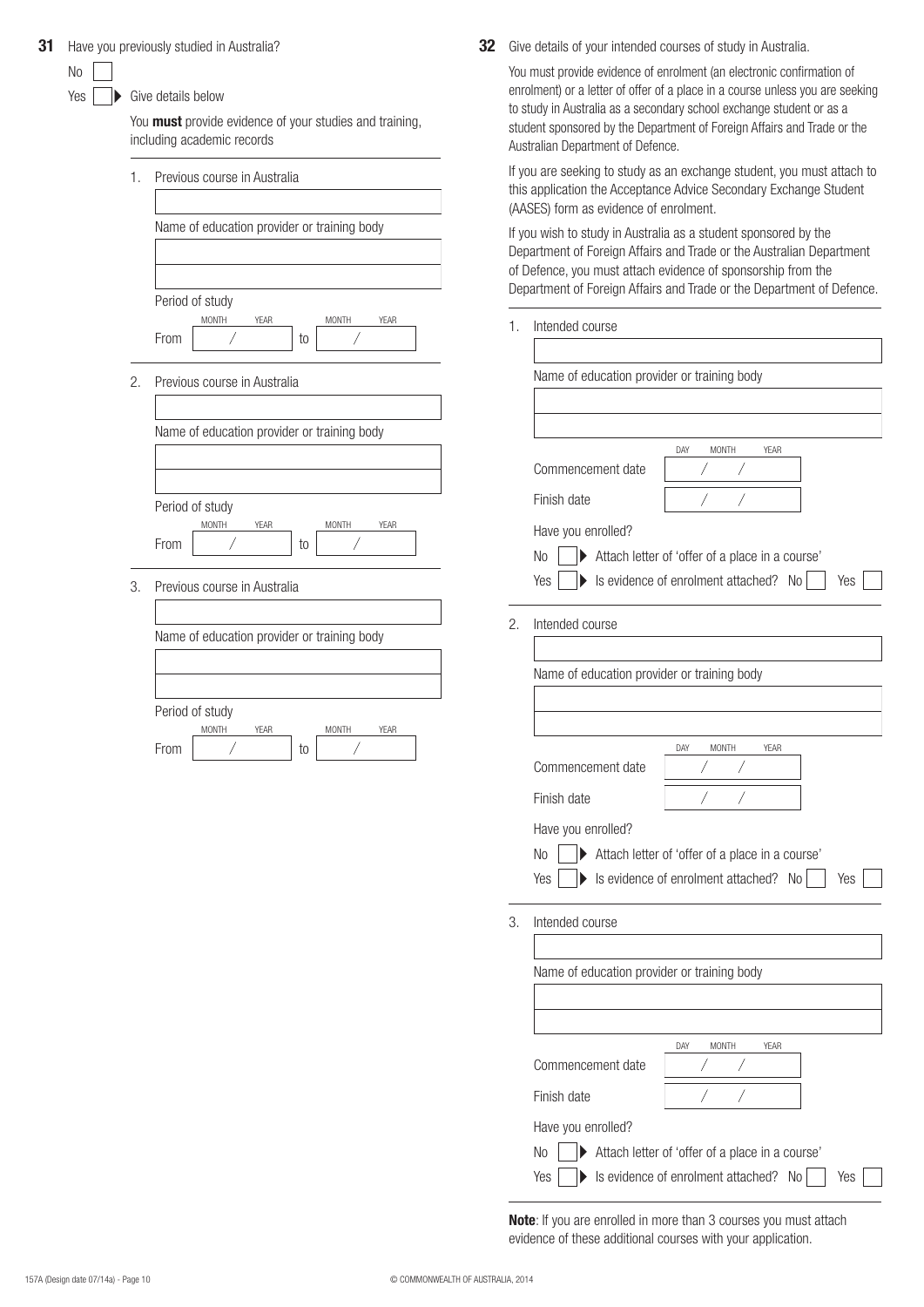- **33** Provide a brief statement setting out your reasons for undertaking your intended course(s) of study in Australia. The statement should include:
	- your reasons for choosing to undertake the course of study specified in your application;
	- • your reasons for choosing your education provider;
	- your reasons for choosing to study in Australia rather than in your home country;
	- the relevance of your course of studies to your academic and/or employment background; and
	- the relevance of the course to your future career/educational plans.

*If insufficient space, attach an additional statement.*

# *Your English language details*

**34** Have you undertaken an English language proficiency test within the last 24 months?

| No  |                                                                                               |
|-----|-----------------------------------------------------------------------------------------------|
| Yes | Name of test:                                                                                 |
|     | International English Language Testing System (IELTS)                                         |
|     | the Test of English as a Foreign Language<br>Paper-Based Test (TOEFL PBT)                     |
|     | the TOEFL Internet-Based Test (TOEFL IBT)                                                     |
|     | the Pearson Test of English Academic                                                          |
|     | the Cambridge English: Advanced (CAE) test<br>(also known as Certificate in Advanced English) |
|     | the Occupational English Test                                                                 |
|     | YFAR<br>DAY<br><b>MONTH</b>                                                                   |
|     | Date of test                                                                                  |
|     | Test location (country where test taken)                                                      |
|     |                                                                                               |
|     | Test certificate number                                                                       |
|     |                                                                                               |
|     | Test score (overall band score)                                                               |
|     |                                                                                               |

**35** Have you studied for at least 5 years (in the English language) in Australia, Canada, New Zealand, the Republic of South Africa, the Republic of Ireland, the United Kingdom and/or the United States of America?

No Yes

| Indicate which county:           | Australia                                               |
|----------------------------------|---------------------------------------------------------|
| (Tick all that apply)            | Canada                                                  |
|                                  | New Zealand                                             |
|                                  | the Republic of South Africa                            |
|                                  | the Republic of Ireland                                 |
|                                  | the United Kingdom                                      |
|                                  | the United States of America                            |
| from the countries listed above? | What is the highest academic qualification you obtained |
|                                  |                                                         |

Evidence attached? No No Yes *If insufficient space, attach an additional statement.*

# *Your employment details*

**36** Give details of your employment history since leaving school/college/university.

| 1. | Period:<br>From              | <b>MONTH</b> | YEAR   | to       | <b>MONTH</b> | YEAR |  |
|----|------------------------------|--------------|--------|----------|--------------|------|--|
|    | Name and address of employer |              |        |          |              |      |  |
|    |                              |              |        |          |              |      |  |
|    |                              |              |        |          |              |      |  |
|    |                              |              |        |          |              |      |  |
|    |                              |              |        | POSTCODE |              |      |  |
|    | Type of business             |              |        |          |              |      |  |
|    | Occupation                   |              |        |          |              |      |  |
|    | Salary level                 |              |        |          |              |      |  |
|    | Documentation attached?      |              |        |          | No           | Yes  |  |
|    |                              | <b>MONTH</b> | YEAR   |          | <b>MONTH</b> | YEAR |  |
| 2. | Period:<br>From              |              |        | to       | Τ            |      |  |
|    | Name and address of employer |              |        |          |              |      |  |
|    |                              |              |        |          |              |      |  |
|    |                              |              |        |          |              |      |  |
|    |                              |              |        |          |              |      |  |
|    |                              |              |        | POSTCODE |              |      |  |
|    | Type of business             |              |        |          |              |      |  |
|    | Occupation                   |              |        |          |              |      |  |
|    | Salary level                 |              |        |          |              |      |  |
|    | Documentation attached?      |              |        |          | No           | Yes  |  |
|    |                              |              | 1.11.1 |          |              |      |  |

*If insufficient space, attach an additional statement.*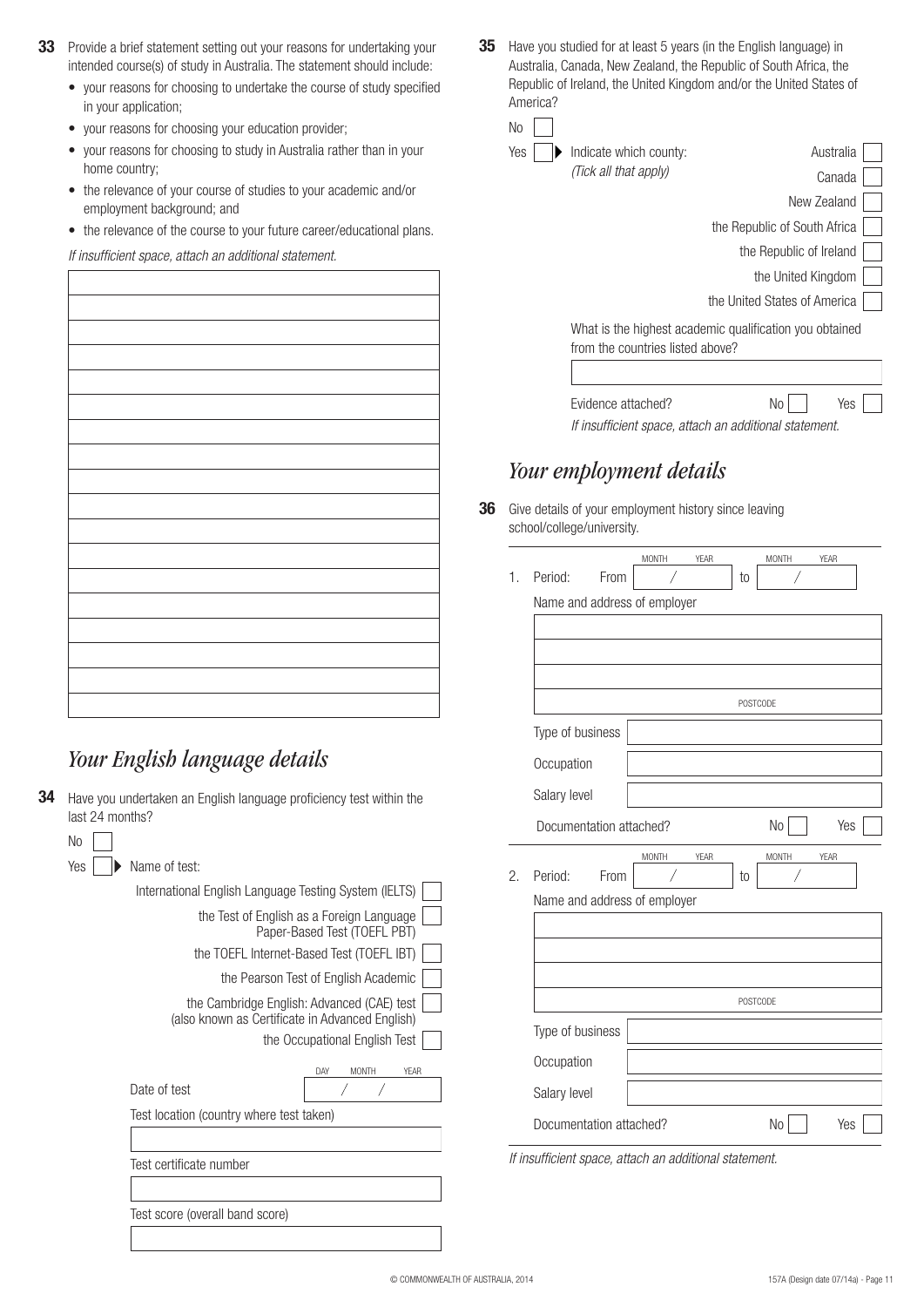| 37 | What is your employment status? |
|----|---------------------------------|
|----|---------------------------------|

| What is your employment status?                         |                                                                      |                               | 38 |                             | Have you been offered a job for when you return home at the |               |     |
|---------------------------------------------------------|----------------------------------------------------------------------|-------------------------------|----|-----------------------------|-------------------------------------------------------------|---------------|-----|
| Employed                                                |                                                                      |                               |    |                             | completion of your course?                                  |               |     |
| Details of employer                                     |                                                                      |                               |    | No<br>$\blacktriangleright$ | What kind of employment will you be seeking on your         |               |     |
| Name                                                    |                                                                      |                               |    |                             | return to your home country?                                |               |     |
| Address                                                 |                                                                      |                               |    |                             |                                                             |               |     |
|                                                         |                                                                      |                               |    |                             |                                                             |               |     |
|                                                         |                                                                      |                               |    |                             |                                                             |               |     |
|                                                         |                                                                      | POSTCODE                      |    |                             |                                                             |               |     |
|                                                         | COUNTRY CODE<br>AREA CODE                                            | <b>NUMBER</b>                 |    | Yes<br>▶                    | Name and address of your employer                           |               |     |
| Telephone<br>number                                     | $)$ (<br>$\left( \right)$                                            |                               |    |                             |                                                             |               |     |
| Position<br>you hold                                    |                                                                      |                               |    |                             |                                                             |               |     |
| How long have you been<br>employed by this employer?    |                                                                      | <b>YEARS</b><br><b>MONTHS</b> |    |                             |                                                             | POSTCODE      |     |
| Have you attached evidence                              |                                                                      |                               |    |                             | Telephone number<br>COUNTRY CODE<br>AREA CODE               | <b>NUMBER</b> |     |
| of your employment details?                             |                                                                      | No<br>Yes                     |    |                             | ) (<br>$\lambda$                                            |               |     |
| Self employed                                           |                                                                      |                               |    |                             | Occupation                                                  |               |     |
| Details of business                                     |                                                                      |                               |    |                             |                                                             |               |     |
| Name                                                    |                                                                      |                               |    |                             | Salary level (if known)                                     |               |     |
| Address                                                 |                                                                      |                               |    |                             |                                                             |               |     |
|                                                         |                                                                      |                               |    |                             | Documentation attached?                                     | No            | Yes |
|                                                         |                                                                      |                               |    |                             |                                                             |               |     |
|                                                         |                                                                      |                               |    |                             |                                                             |               |     |
|                                                         | COUNTRY CODE<br>AREA CODE                                            | POSTCODE<br><b>NUMBER</b>     |    |                             |                                                             |               |     |
| Telephone<br>number                                     | ) (<br>$\left( \right)$                                              |                               |    |                             |                                                             |               |     |
| Position<br>you hold                                    |                                                                      |                               |    |                             |                                                             |               |     |
| How long have you been<br>employed by this business?    |                                                                      | <b>YEARS</b><br><b>MONTHS</b> |    |                             |                                                             |               |     |
| Have you attached evidence<br>of your business details? |                                                                      | $\rm No$<br>Yes               |    |                             |                                                             |               |     |
|                                                         |                                                                      | <b>MONTH</b><br>YEAR<br>DAY   |    |                             |                                                             |               |     |
| Retired - Date of retirement                            |                                                                      | Τ<br>Τ                        |    |                             |                                                             |               |     |
| Student                                                 |                                                                      |                               |    |                             |                                                             |               |     |
| Your current course                                     |                                                                      |                               |    |                             |                                                             |               |     |
|                                                         |                                                                      |                               |    |                             |                                                             |               |     |
| Name of educational Institution                         |                                                                      |                               |    |                             |                                                             |               |     |
|                                                         |                                                                      |                               |    |                             |                                                             |               |     |
|                                                         |                                                                      |                               |    |                             |                                                             |               |     |
| How long have you been<br>studying at this institution? |                                                                      | <b>YEARS</b><br><b>MONTHS</b> |    |                             |                                                             |               |     |
| Other - Provide details                                 |                                                                      |                               |    |                             |                                                             |               |     |
|                                                         |                                                                      |                               |    |                             |                                                             |               |     |
|                                                         |                                                                      |                               |    |                             |                                                             |               |     |
|                                                         |                                                                      |                               |    |                             |                                                             |               |     |
|                                                         | Unemployed - Provide details of your last employment (if applicable) |                               |    |                             |                                                             |               |     |
|                                                         |                                                                      |                               |    |                             |                                                             |               |     |
|                                                         |                                                                      |                               |    |                             |                                                             |               |     |
|                                                         |                                                                      |                               |    |                             |                                                             |               |     |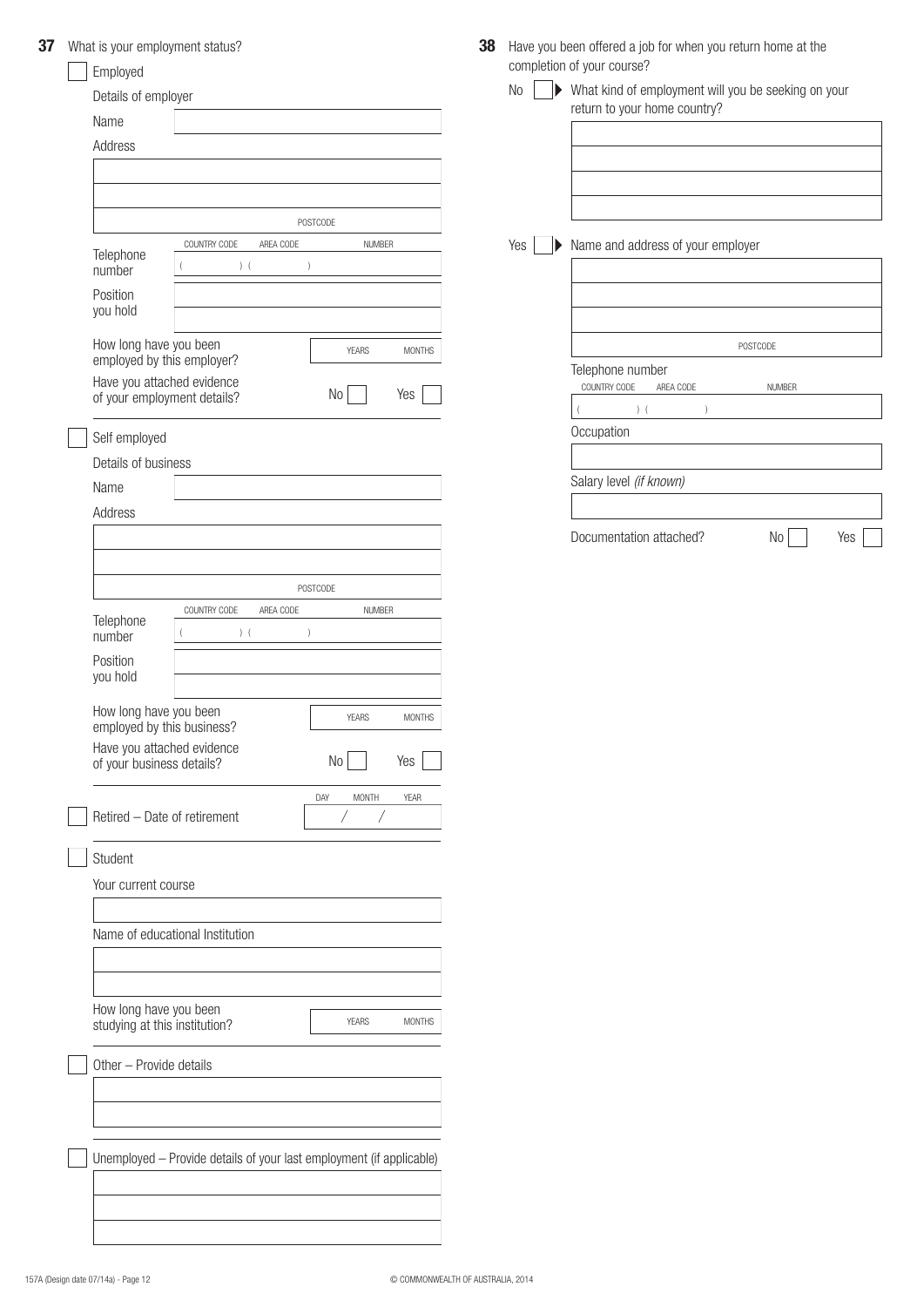# *Other address details*

**39** Give details of any immediate relatives in Australia *(ie. parent, partner, child, brother or sister)*

|                | Name                                             |                                                                                                   |    | No<br>Go to Question 49<br>Yes                                                                                                                                                                                                                                                             |
|----------------|--------------------------------------------------|---------------------------------------------------------------------------------------------------|----|--------------------------------------------------------------------------------------------------------------------------------------------------------------------------------------------------------------------------------------------------------------------------------------------|
|                | Relationship<br>to you<br>Date of birth          | <b>MONTH</b><br>YEAR<br>DAY                                                                       | 42 | Living costs are a minimum amount set for visa purposes. Living costs<br>vary depending on where you will be living and studying. It is your<br>responsibility to determine what your own costs will be to live and study                                                                  |
|                | Address                                          |                                                                                                   |    | in Australia. Even if you have permission to work you should not rely on<br>work to support yourself in Australia as a student                                                                                                                                                             |
|                |                                                  | POSTCODE<br>Immigration status in Australia (eg. temporary or permanent                           |    | Do you have access to sufficient funds to support you and your family<br>unit members for the TOTAL period of your stay in Australia (including<br>proposed course fees for you and any school-age family members,<br>living costs and travel costs, regardless of whether your dependants |
|                | resident, Australian citizen)                    |                                                                                                   |    | intend to accompany you to Australia)?<br>N <sub>o</sub>                                                                                                                                                                                                                                   |
|                | Date of arrival                                  | DAY<br><b>MONTH</b><br><b>YEAR</b>                                                                |    | Yes                                                                                                                                                                                                                                                                                        |
| 2.             | Name<br>Relationship                             |                                                                                                   |    | Note: More information on the total period of stay in Australia and the<br>level of funds you are required to declare and/or demonstrate is available<br>on the department's website www.immi.gov.au/students/checklists/                                                                  |
|                | to you                                           | DAY<br><b>MONTH</b><br>YEAR                                                                       | 43 | If you are in:                                                                                                                                                                                                                                                                             |
|                | Date of birth<br>Address                         |                                                                                                   |    | Go to Question 49<br>Assessment<br>Level 1 or eligible<br>for Streamlined<br>Visa Processing                                                                                                                                                                                               |
|                | POSTCODE                                         |                                                                                                   |    | You must provide documentary evidence that you<br>Assessment<br>have sufficient funds (unless you are a secondary<br>Level 2-3                                                                                                                                                             |
|                | resident, Australian citizen)<br>Date of arrival | Immigration status in Australia (eg. temporary or permanent<br><b>MONTH</b><br>DAY<br><b>YEAR</b> |    | school exchange student). It is important that you<br>refer to the department's website<br>www.immi.gov.au/study/pages/study.aspx<br>for details regarding the level of funds you are<br>required to demonstrate, acceptable sources of                                                    |
|                |                                                  | Give details of your closest relative in your home country who is neither                         |    | funds and of the length of time funds must have<br>been held.                                                                                                                                                                                                                              |
|                |                                                  | accompanying nor joining you in Australia                                                         | 44 | How much are your funds<br><b>AUD</b><br>(if converted into Australian dollars)?                                                                                                                                                                                                           |
| Name<br>to you | Relationship                                     |                                                                                                   | 45 | Is any part of your funds borrowed?                                                                                                                                                                                                                                                        |
|                | Address                                          |                                                                                                   |    | N <sub>o</sub>                                                                                                                                                                                                                                                                             |
|                |                                                  |                                                                                                   |    | Amount borrowed<br>Yes<br><b>AUD</b><br>(in Australian dollars)                                                                                                                                                                                                                            |
|                |                                                  | POSTCODE                                                                                          |    | Is any part of the amount borrowed given conditionally?<br>No                                                                                                                                                                                                                              |
|                | Telephone<br>number                              | <b>NUMBER</b><br>COUNTRY CODE<br>AREA CODE<br>$)$ (                                               |    | Give details of the conditions<br>Yes                                                                                                                                                                                                                                                      |
|                |                                                  |                                                                                                   |    |                                                                                                                                                                                                                                                                                            |
|                |                                                  |                                                                                                   |    |                                                                                                                                                                                                                                                                                            |
|                |                                                  |                                                                                                   | 46 | How will you access your funds in Australia?                                                                                                                                                                                                                                               |
|                |                                                  |                                                                                                   |    |                                                                                                                                                                                                                                                                                            |

**41** Are you applying to study in Australia as a secondary school exchange

student?

*Financial details*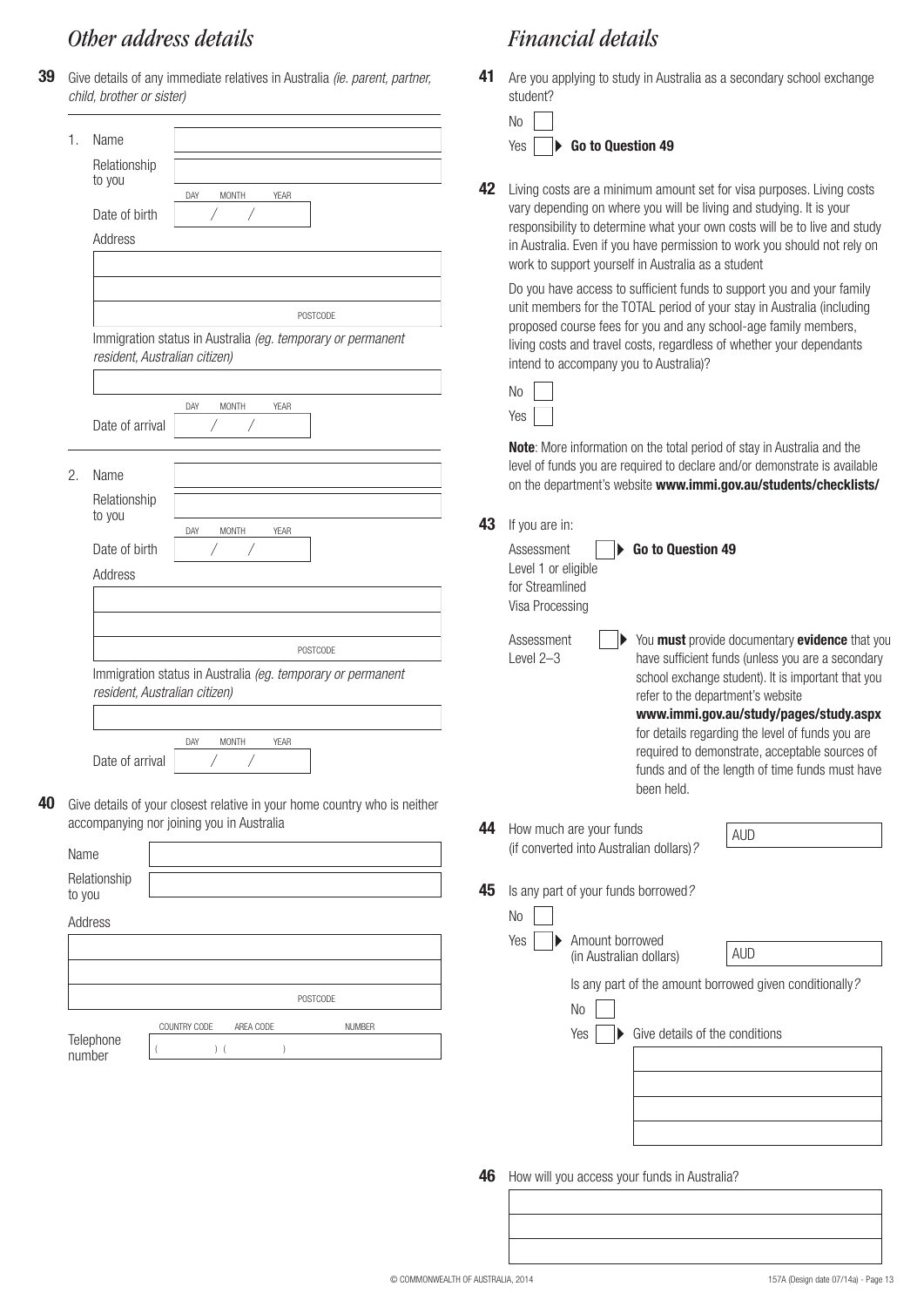| 47 | Are your funds being sourced from another person?<br>No                                                                                                                                          |    | <b>Part B</b> $-$ To be completed only if you<br>are a family unit member joining a                       |
|----|--------------------------------------------------------------------------------------------------------------------------------------------------------------------------------------------------|----|-----------------------------------------------------------------------------------------------------------|
|    | Give details of each person<br>Yes                                                                                                                                                               |    | student in Australia                                                                                      |
|    | Family name<br>1.<br>Given names                                                                                                                                                                 |    | <b>Family unit member details</b>                                                                         |
|    |                                                                                                                                                                                                  | 50 | Your full name in English                                                                                 |
|    | Relationship<br>to you                                                                                                                                                                           |    | Family name                                                                                               |
|    | Family name<br>2.                                                                                                                                                                                |    | Given names                                                                                               |
|    | Given names                                                                                                                                                                                      | 51 | Name in your own language or script (if applicable)                                                       |
|    | Relationship                                                                                                                                                                                     |    |                                                                                                           |
|    | to you                                                                                                                                                                                           |    |                                                                                                           |
| 48 | Are your funds being sourced from an institution or third party?<br>No                                                                                                                           | 52 | Have you been known by any other names?<br>(including name at birth, previous married names, aliases)     |
|    | Give details of the institution or third party<br>Yes                                                                                                                                            |    | N <sub>0</sub><br>Give details and provide supporting evidence eg. birth<br>Yes                           |
|    | Name                                                                                                                                                                                             |    | certificate/marriage certificate                                                                          |
|    | Address                                                                                                                                                                                          |    | Family name                                                                                               |
|    |                                                                                                                                                                                                  |    | Given names                                                                                               |
|    | POSTCODE                                                                                                                                                                                         | 53 | Sex<br>Female<br>Male                                                                                     |
|    | AREA CODE<br>COUNTRY CODE<br><b>NUMBER</b><br>Telephone                                                                                                                                          |    | DAY<br><b>MONTH</b><br>YEAR                                                                               |
|    | $)$ (<br>number                                                                                                                                                                                  | 54 | Date of birth                                                                                             |
|    | <b>Additional information</b>                                                                                                                                                                    | 55 | Have you ever used a different date of birth?                                                             |
| 49 | Is there any other information or documentation you would like taken<br>into consideration in assessing your application?                                                                        |    | No<br><b>MONTH</b><br>DAY<br><b>YEAR</b><br>Other date of birth<br>Yes                                    |
|    | Remember that a decision may be based solely on the information you<br>provide in this application.                                                                                              |    | If insufficient space, attach an additional statement.                                                    |
|    | No                                                                                                                                                                                               | 56 | Place of birth                                                                                            |
|    | You must attach evidence<br>Yes                                                                                                                                                                  |    | Town/city                                                                                                 |
|    | <b>Note:</b> If you are applying in Australia as an Assessment Level 2-3<br>applicant and do not hold a student visa, you must provide exceptional<br>reasons to justify the grant of your visa. |    | Country                                                                                                   |
|    |                                                                                                                                                                                                  | 57 | Relationship status<br><b>MONTH</b><br>DAY<br>YEAR                                                        |
|    | Now go to Part C<br>₩                                                                                                                                                                            |    | Date of marriage<br>Married                                                                               |
|    |                                                                                                                                                                                                  |    | Date of intended marriage<br>Engaged<br>(if applicable)                                                   |
|    |                                                                                                                                                                                                  |    | Date cohabitation began<br>De facto                                                                       |
|    |                                                                                                                                                                                                  |    | Attach evidence that you have been in cohabitation<br>with your partner for at least 12 months (eg. joint |
|    |                                                                                                                                                                                                  |    | account statements, utility billing accounts)<br>Separated                                                |
|    |                                                                                                                                                                                                  |    | Divorced                                                                                                  |
|    |                                                                                                                                                                                                  |    | Widowed                                                                                                   |
|    |                                                                                                                                                                                                  |    | Never married or                                                                                          |
|    |                                                                                                                                                                                                  |    | been in a de facto<br>relationship                                                                        |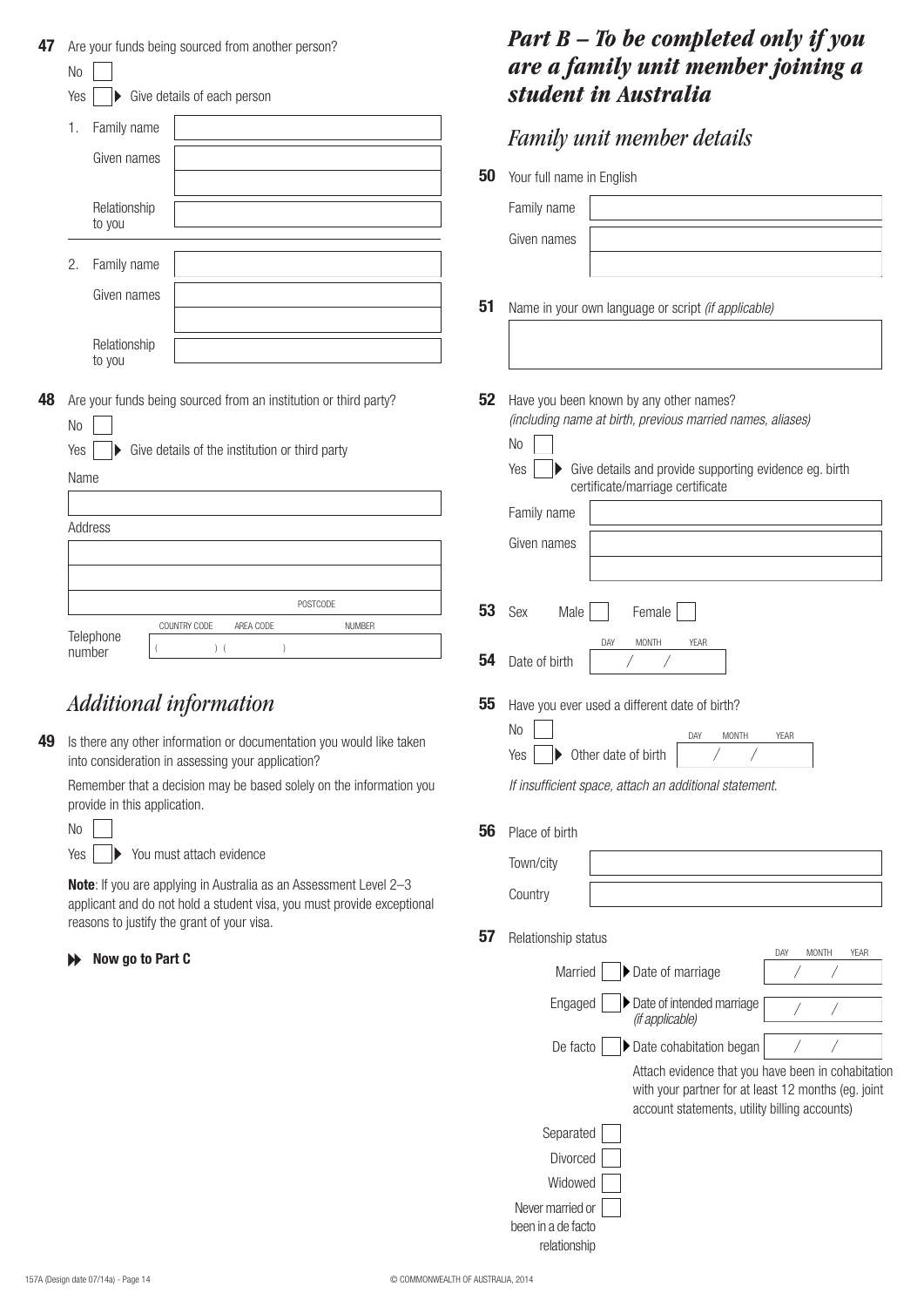| 58 | Your present country of citizenship                                                                                               | 66 | Your residential address in Australia (if known)                                                                              |
|----|-----------------------------------------------------------------------------------------------------------------------------------|----|-------------------------------------------------------------------------------------------------------------------------------|
|    |                                                                                                                                   |    |                                                                                                                               |
| 59 | Do you hold any other citizenship?                                                                                                |    | POSTCODE                                                                                                                      |
|    | No                                                                                                                                |    |                                                                                                                               |
|    | Which countries?<br>Yes                                                                                                           | 67 | Your telephone numbers in Australia (if known)                                                                                |
|    |                                                                                                                                   |    | Office hours<br>(AREA CODE                                                                                                    |
|    |                                                                                                                                   |    | After hours                                                                                                                   |
| 60 | Preferred language                                                                                                                |    | (AREA CODE                                                                                                                    |
|    |                                                                                                                                   |    | Personal/private mobile/cell                                                                                                  |
|    | The department may contact you for an interview and may use an<br>interpreter based on your preferred language.                   | 68 | Address for correspondence                                                                                                    |
|    |                                                                                                                                   |    |                                                                                                                               |
| 61 | Do you have a passport?                                                                                                           |    |                                                                                                                               |
|    | No                                                                                                                                |    | POSTCODE                                                                                                                      |
|    | Details from your passport<br>Yes                                                                                                 | 69 | Do you agree to the department communicating with you by fax, email                                                           |
|    | Passport number                                                                                                                   |    | or other electronic means?                                                                                                    |
|    |                                                                                                                                   |    | No                                                                                                                            |
|    | Country of passport                                                                                                               |    | Give details<br>Yes                                                                                                           |
|    |                                                                                                                                   |    | <b>NUMBER</b><br>COUNTRY CODE<br>AREA CODE                                                                                    |
|    | DAY<br><b>MONTH</b><br><b>YEAR</b>                                                                                                |    | Fax number<br>$)$ (                                                                                                           |
|    | Date of issue                                                                                                                     |    |                                                                                                                               |
|    | Date of expiry                                                                                                                    |    | Email address                                                                                                                 |
|    | Issuing authority/Place of issue as shown in your passport                                                                        |    |                                                                                                                               |
|    |                                                                                                                                   | 70 | Has the student you are joining, who is a member of your family unit,<br>completed form 919 Nomination of student dependants? |
|    |                                                                                                                                   |    | $\blacktriangleright$ If applying outside Australia, you <b>must</b> provide a completed<br><b>No</b>                         |
|    |                                                                                                                                   |    | form 919 with this application                                                                                                |
| 62 | Details of identity card or identity number issued to you by your                                                                 |    | Attach the completed form 919 to this application<br>Yes                                                                      |
|    | government (if applicable) eg. National identity card.<br>Note: If you are the holder of multiple identity numbers because you    |    |                                                                                                                               |
|    | are a citizen of more than one country, you need to enter the identity                                                            | 71 | Do you intend to study in Australia for more than 3 months?                                                                   |
|    | number on the card from the country that you live in.                                                                             |    | No                                                                                                                            |
|    | Identity number                                                                                                                   |    | Yes<br>If you are 5 years up to 18 years of age, please provide                                                               |
|    | Country of issue                                                                                                                  |    | documentary evidence of school enrolment in Australia.                                                                        |
|    |                                                                                                                                   |    | If you are 18 years of age or older and you intend to study<br>in Australia for more than 3 months, you must apply for a      |
| 63 | Your country of usual residence                                                                                                   |    | student visa as a principal applicant, rather than as a family                                                                |
|    |                                                                                                                                   |    | unit member.                                                                                                                  |
|    |                                                                                                                                   |    |                                                                                                                               |
| 64 | Your residential address in your country of usual residence<br>Note: A post office box address is not acceptable as a residential |    |                                                                                                                               |
|    | address. Failure to give a residential address will result in your                                                                |    |                                                                                                                               |
|    | application being invalid.                                                                                                        |    |                                                                                                                               |
|    |                                                                                                                                   |    |                                                                                                                               |
|    |                                                                                                                                   |    |                                                                                                                               |
|    | POSTCODE                                                                                                                          |    |                                                                                                                               |
|    |                                                                                                                                   |    |                                                                                                                               |
| 65 | Your telephone numbers outside Australia                                                                                          |    |                                                                                                                               |
|    | COUNTRY CODE<br>AREA CODE<br><b>NUMBER</b><br>Office hours                                                                        |    |                                                                                                                               |
|    | $)$ (                                                                                                                             |    |                                                                                                                               |
|    | After hours<br>(                                                                                                                  |    |                                                                                                                               |
|    | Personal/private mobile/cell                                                                                                      |    |                                                                                                                               |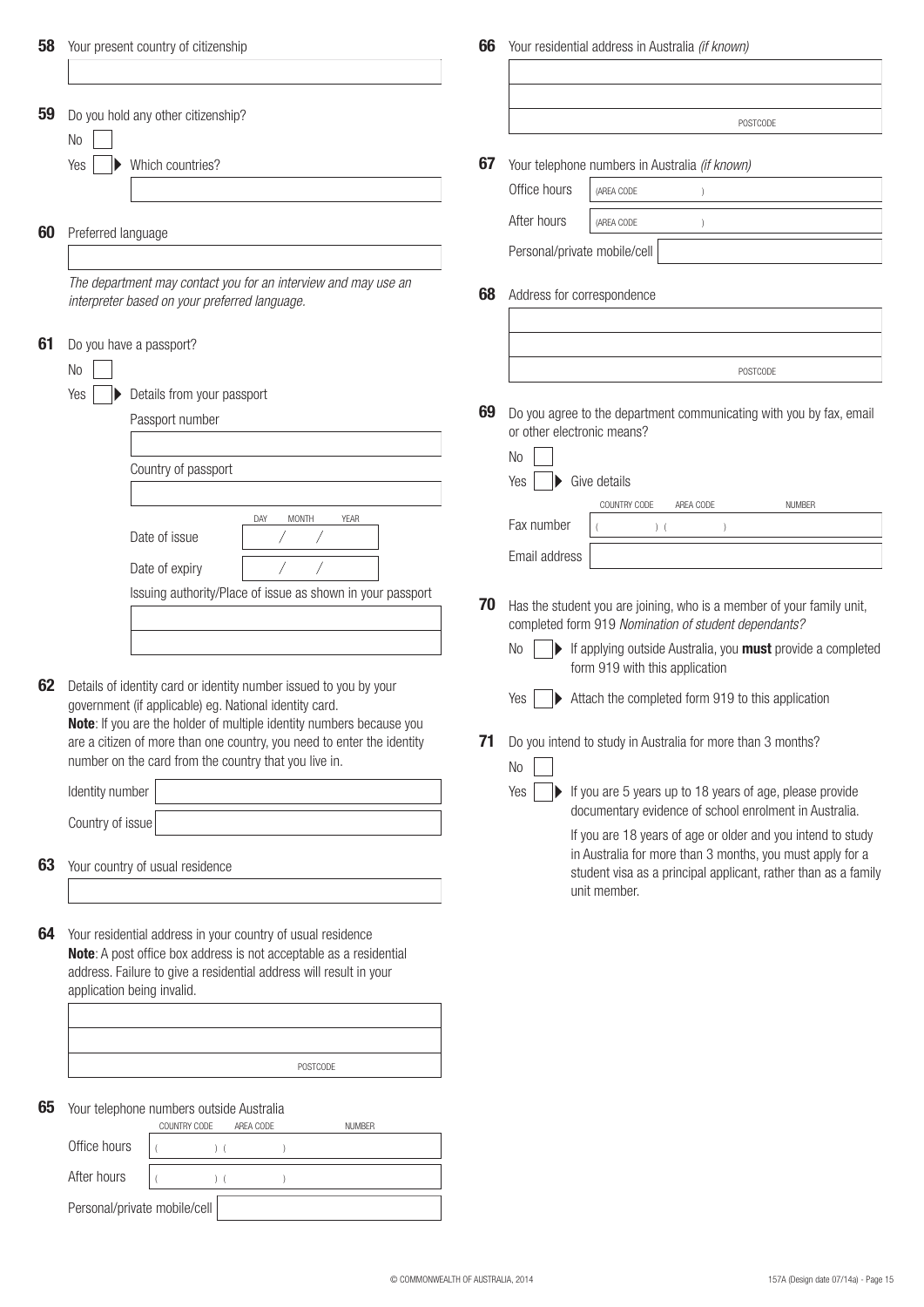**72** Provide details of the student you are joining in Australia

| Name                         |                                 |
|------------------------------|---------------------------------|
| Relationship<br>to you       |                                 |
|                              | YFAR<br>DAY<br><b>MONTH</b>     |
| Date of birth                |                                 |
| Citizenship(s)               |                                 |
| Address                      |                                 |
|                              |                                 |
|                              |                                 |
|                              | <b>POSTCODE</b>                 |
| Type of student visa held    |                                 |
| assessed against (if known)? | What Assessment Level were they |
|                              | YFAR<br><b>MONTH</b><br>DAY     |
| Date granted                 |                                 |
| Expiry date                  |                                 |

**Note**: You cannot join your family unit member in Australia on a student visa if they are Assessment Level 3 unless the total duration of the course(s) they are undertaking in Australia is at least 12 months or more.

**73** Did the student you are joining declare in their initial student visa application you and other members of their family unit included in this application?

- **74** Is the student you are joining:
	- the holder of an International Postgraduate Research Scholarship;
	- • sponsored by the Department of Foreign Affairs and Trade or the Australian Department of Defence;
	- fully sponsored by the federal, or a state or territory government of Australia;
	- fully sponsored by the government of your home country, or by a state or provincial government of your home country;
	- fully sponsored by a multilateral organisation eg. the United Nations, World Bank?

| $\sim$ |  |
|--------|--|
|        |  |

- If the student you are joining is in Assessment Level  $2-3$ and was granted their visa after 1 December 2003, there are specific financial evidentiary requirements that you must meet. Please go to the department's website for details on the levels of funds you are required to demonstrate, acceptable sources of funds and the length of time funds must be held. Yes |
	- **Go to Part C**
- **75** Does the student you are joining have sufficient funds to financially support themselves, you and any other family members included in this application, for the remainder of his or her stay in Australia?

No Yes

You **must** attach evidence of this financial support

# *Part C – To be completed by all applicants*

# *About your family*

1.

**76** Give details of all members of your family unit whether or not they intend to accompany you to Australia.

*Members of your family unit are your partner and any dependent children of you or your partner who are unmarried, not in a de facto relationship and who have not turned 18 years of age.*

*Please attach evidence of your relationship to each family member (eg. certified copies of birth certificates or marriage certificate).*

| Family name            |                                                             |
|------------------------|-------------------------------------------------------------|
| Given names            |                                                             |
| Relationship<br>to you |                                                             |
|                        | Evidence of relationship attached?<br>N <sub>o</sub><br>Yes |
| Citizenship(s)         |                                                             |
| Date of birth          | <b>MONTH</b><br>DAY<br><b>YEAR</b>                          |
|                        | Is this person included in this application?                |
| No                     |                                                             |
| Yes                    | Details from passport                                       |
|                        | Passport number                                             |
|                        |                                                             |
|                        | Country of passport                                         |
|                        |                                                             |
|                        | DAY<br><b>MONTH</b><br>YEAR<br>Date of issue                |
|                        | Date of expiry                                              |
|                        | Issuing authority/Place of issue as shown in passport       |
|                        |                                                             |
|                        |                                                             |
|                        | Does this person intend to study in<br>N <sub>0</sub>       |
|                        | Australia for more than 3 months?<br>Yes                    |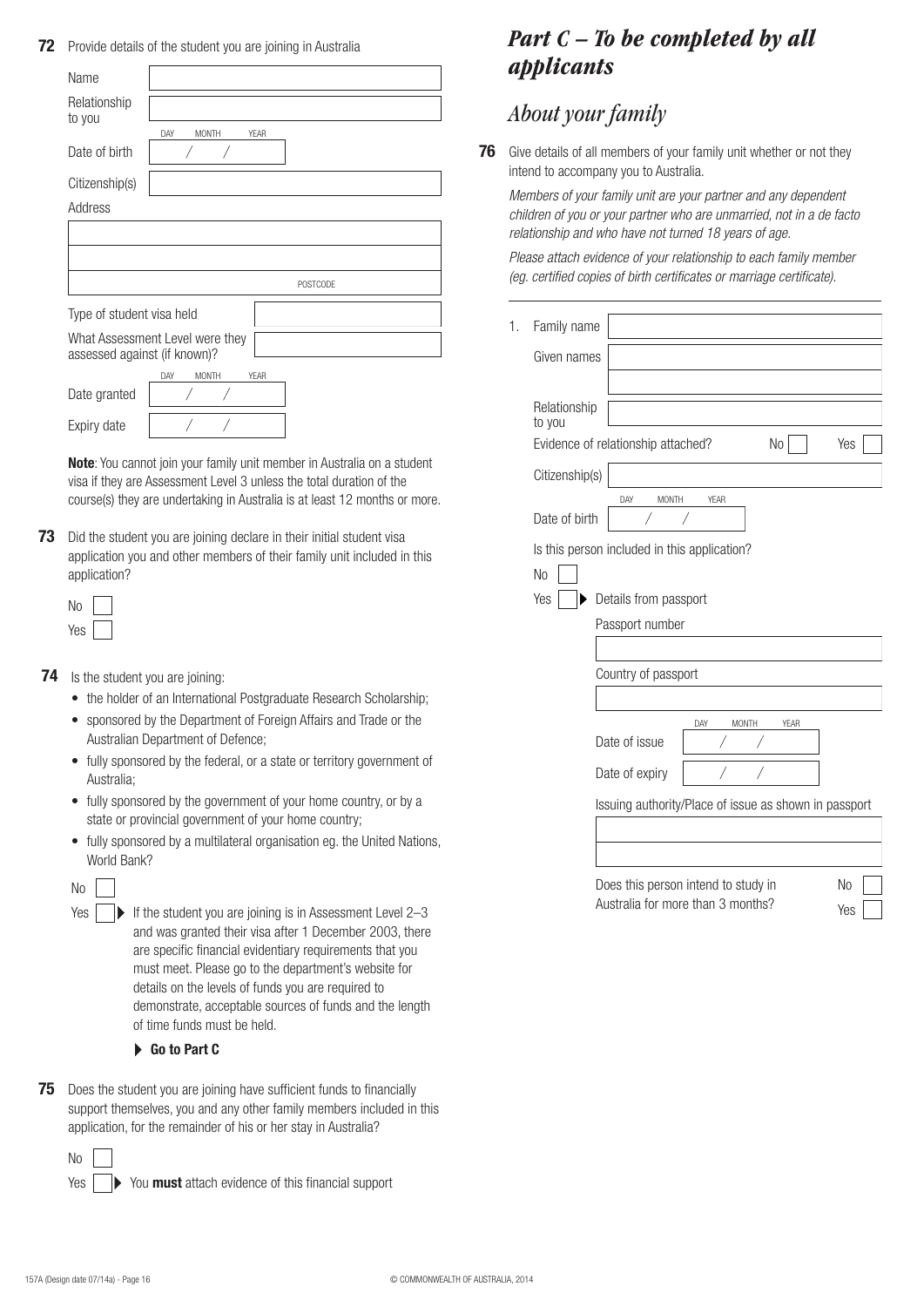| 2. | Family name                                                                          | Dependants under 18 years of age                                                                                                                                                      |    |
|----|--------------------------------------------------------------------------------------|---------------------------------------------------------------------------------------------------------------------------------------------------------------------------------------|----|
|    | Given names                                                                          | 77<br>Have any school age dependants (that is, those who have turned<br>who have not yet turned 18 years of age) included in this applicat<br>been enrolled in a school in Australia? |    |
|    | Relationship<br>to you                                                               | Not applicable                                                                                                                                                                        |    |
|    | Evidence of relationship attached?<br>Yes<br>No                                      | No                                                                                                                                                                                    |    |
|    | Citizenship(s)<br>YEAR                                                               | Yes<br>You must provide evidence (eg. enrolment<br>offer letter)                                                                                                                      |    |
|    | <b>MONTH</b><br>DAY<br>Date of birth<br>Is this person included in this application? | 78<br>Do you have the sole legal right to determine where any dependar<br>under 18 years of age who are included in this application will live                                        |    |
|    | N <sub>o</sub>                                                                       | remove each such dependant from their country of usual residenc                                                                                                                       |    |
|    | Yes<br>Details from passport                                                         | Go to Question 79<br>Not applicable<br>Give details below<br>No                                                                                                                       |    |
|    | Passport number                                                                      | Go to Question 79<br>Yes                                                                                                                                                              |    |
|    |                                                                                      |                                                                                                                                                                                       |    |
|    | Country of passport                                                                  | Give details of ALL other people not included in this application wl<br>custody, access or guardianship rights in relation to the dependan                                            |    |
|    |                                                                                      | Attach a statutory declaration from each of these people giving                                                                                                                       |    |
|    | DAY<br>MONTH<br>YEAR<br>Date of issue                                                | permission for the dependant to accompany you to Australia.                                                                                                                           |    |
|    |                                                                                      |                                                                                                                                                                                       |    |
|    | Date of expiry                                                                       | Family name<br>1.                                                                                                                                                                     |    |
|    | Issuing authority/Place of issue as shown in passport                                | Given names                                                                                                                                                                           |    |
|    |                                                                                      | Residential<br>address                                                                                                                                                                |    |
|    | Does this person intend to study in<br>No                                            | POSTCODE                                                                                                                                                                              |    |
|    | Australia for more than 3 months?<br>Yes                                             | COUNTRY CODE<br>AREA CODE<br><b>NUMBER</b>                                                                                                                                            |    |
|    |                                                                                      | Telephone<br>$)$ (<br>$\lambda$                                                                                                                                                       |    |
| 3. | Family name                                                                          | Relationship                                                                                                                                                                          |    |
|    | Given names                                                                          | to dependant<br>Nature of                                                                                                                                                             |    |
|    |                                                                                      | legal right                                                                                                                                                                           |    |
|    | Relationship<br>to you                                                               | No<br>Statutory declaration attached?                                                                                                                                                 | Ye |
|    | Evidence of relationship attached?<br>Yes<br>No                                      |                                                                                                                                                                                       |    |
|    | Citizenship(s)                                                                       | Family name<br>2.                                                                                                                                                                     |    |
|    | <b>MONTH</b><br>YEAR<br>DAY                                                          | Given names                                                                                                                                                                           |    |
|    | Date of birth                                                                        | Residential                                                                                                                                                                           |    |
|    | Is this person included in this application?                                         | address                                                                                                                                                                               |    |
|    | N <sub>0</sub>                                                                       | POSTCODE                                                                                                                                                                              |    |
|    | Yes<br>Details from passport                                                         | COUNTRY CODE<br>AREA CODE<br><b>NUMBER</b>                                                                                                                                            |    |
|    | Passport number                                                                      | Telephone<br>$)$ (                                                                                                                                                                    |    |
|    |                                                                                      | Relationship<br>to dependant                                                                                                                                                          |    |
|    | Country of passport                                                                  | Nature of                                                                                                                                                                             |    |
|    |                                                                                      | legal right                                                                                                                                                                           |    |
|    | MONTH<br>DAY<br>YEAR<br>Date of issue                                                | Statutory declaration attached?<br>No                                                                                                                                                 | Ye |
|    |                                                                                      | 79<br>Are any of your dependants who are under 18 years of age, and v                                                                                                                 |    |
|    | Date of expiry                                                                       | are included in this application, the subject of a court order giving                                                                                                                 |    |
|    | Issuing authority/Place of issue as shown in passport                                | • the sole legal right to determine where they will live; or                                                                                                                          |    |
|    |                                                                                      | • the right to remove them from their country of usual residence                                                                                                                      |    |
|    |                                                                                      | Not applicable                                                                                                                                                                        |    |
|    | Does this person intend to study in<br>No                                            | No                                                                                                                                                                                    |    |
|    | Australia for more than 3 months?<br>Yes                                             | Attach a certified copy of the court order(s)<br>Yes                                                                                                                                  |    |

# *Dependants under 18 years of age*

**Pants (that is, those who have turned 5 but** years of age) included in this application bustralia?

| plicable |                                                                                        |
|----------|----------------------------------------------------------------------------------------|
| $No$     |                                                                                        |
|          | Yes $\ \hspace{.8mm}\ $ You <b>must</b> provide evidence <i>(eg. enrolment advice,</i> |
|          | offer letter)                                                                          |

**78** John to determine where any dependants re included in this application will live or to it from their country of usual residence?

| Not applicable $\vert \quad \vert$ Go to Question 79            |
|-----------------------------------------------------------------|
| $\overline{N}$ $\overline{O}$ $\overline{O}$ Give details below |
| Yes   $\triangleright$ Go to Question 79                        |

ple not included in this application who have hip rights in relation to the dependant(s).

|                   | 1. | Family name                  |                                                                            |
|-------------------|----|------------------------------|----------------------------------------------------------------------------|
| shown in passport |    | Given names                  |                                                                            |
|                   |    | Residential                  |                                                                            |
|                   |    | address                      |                                                                            |
| No<br>Ί           |    |                              | POSTCODE                                                                   |
| Yes               |    |                              | COUNTRY CODE<br>AREA CODE<br><b>NUMBER</b>                                 |
|                   |    | Telephone                    | $\overline{(\ }$<br>$)$ (<br>$\left( \right)$                              |
|                   |    | Relationship<br>to dependant |                                                                            |
|                   |    | Nature of<br>legal right     |                                                                            |
|                   |    |                              | Statutory declaration attached?<br>No<br>Yes                               |
| Vo<br>Yes         |    |                              |                                                                            |
|                   | 2. | Family name                  |                                                                            |
|                   |    | Given names                  |                                                                            |
|                   |    | Residential                  |                                                                            |
|                   |    | address                      |                                                                            |
|                   |    |                              | POSTCODE                                                                   |
|                   |    |                              | COUNTRY CODE<br>AREA CODE<br><b>NUMBER</b>                                 |
|                   |    | Telephone                    | $)$ (<br>$\lambda$                                                         |
|                   |    | Relationship<br>to dependant |                                                                            |
|                   |    | Nature of<br>legal right     |                                                                            |
| YEAR              |    |                              | Statutory declaration attached?<br>No.<br>Yes                              |
| 79                |    |                              | Are any of your dependants who are under 18 years of age, and who          |
| shown in passport |    |                              | are included in this application, the subject of a court order giving you: |
|                   |    |                              | • the sole legal right to determine where they will live; or               |
|                   |    |                              | • the right to remove them from their country of usual residence?          |
|                   |    | Not applicable               |                                                                            |
| No<br>ገ           |    | N <sub>o</sub>               |                                                                            |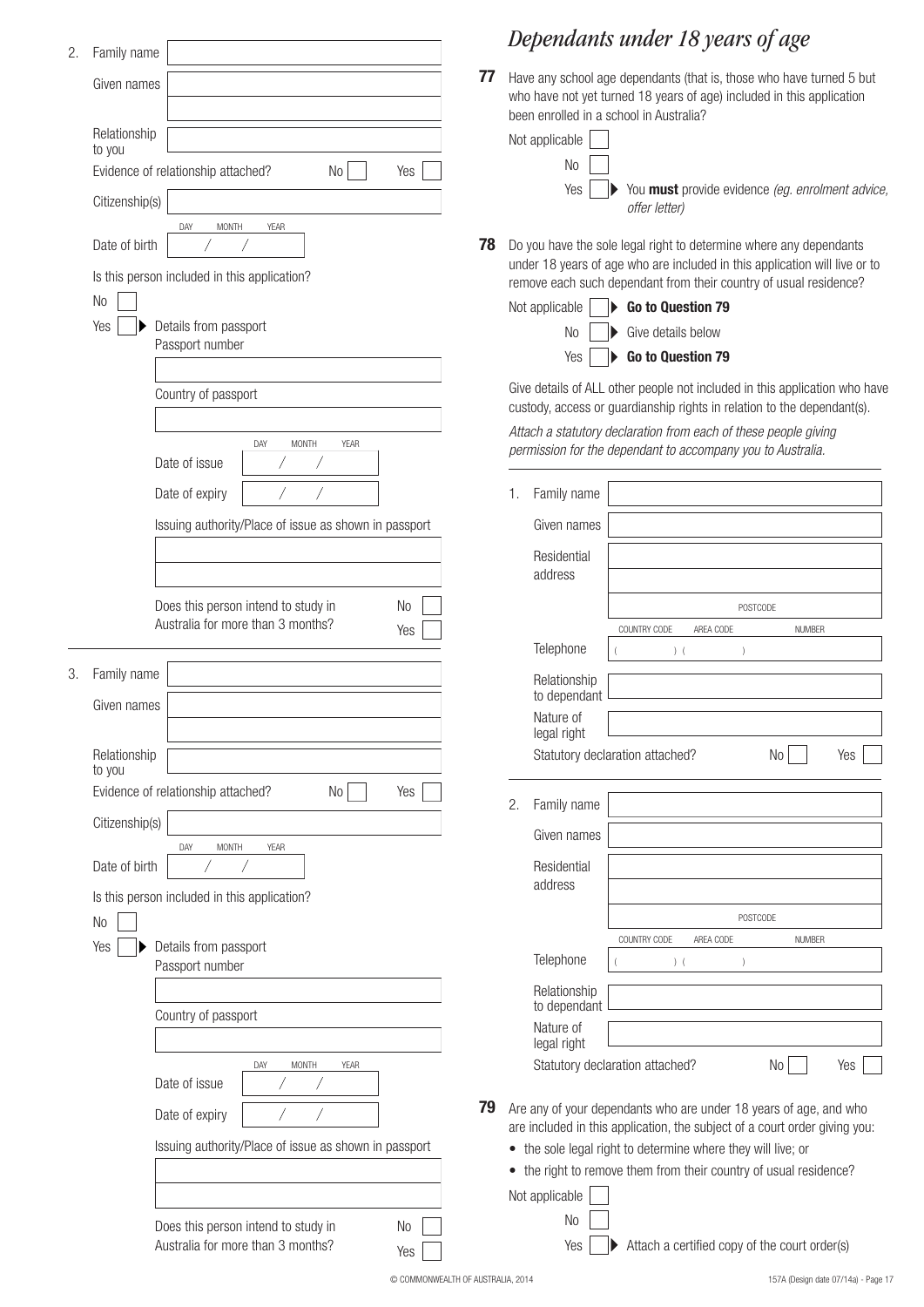# *Previous visa applications*

**WARNING**: In general, a person can only hold one visa at a time. If you are granted a visa while you already have another, your current visa, if still in effect, will cease automatically when a new visa is granted.

| 80 | Have you or any other person included<br>in this application previously applied<br>for any type of Australian visa?<br>No<br>Yes<br>No<br>Do you currently hold a visa?<br>Yes<br>If you answered "Yes' to any of the above<br>questions, give details below |                                     |                                                                                                                                                                                                                                         |  |  |  |  |
|----|--------------------------------------------------------------------------------------------------------------------------------------------------------------------------------------------------------------------------------------------------------------|-------------------------------------|-----------------------------------------------------------------------------------------------------------------------------------------------------------------------------------------------------------------------------------------|--|--|--|--|
|    |                                                                                                                                                                                                                                                              |                                     |                                                                                                                                                                                                                                         |  |  |  |  |
|    | 1.                                                                                                                                                                                                                                                           | Name<br>Type of visa<br>Application | 8<br>Invalid                                                                                                                                                                                                                            |  |  |  |  |
|    |                                                                                                                                                                                                                                                              |                                     | Withdrawn<br>Refused<br>Awaiting decision<br>Granted<br>Visa label number                                                                                                                                                               |  |  |  |  |
|    |                                                                                                                                                                                                                                                              |                                     | V<br><<br>If granted a visa without a label, provide the<br>13-digit visa grant number (as shown on the<br>letter notifying you of visa grant).<br>Place of issue                                                                       |  |  |  |  |
|    |                                                                                                                                                                                                                                                              |                                     | <b>MONTH</b><br>YEAR<br>DAY<br>Date of issue                                                                                                                                                                                            |  |  |  |  |
|    | 2.                                                                                                                                                                                                                                                           | Name<br>Type of visa<br>Application | Invalid<br>Withdrawn<br>Refused<br>Awaiting decision<br>Granted<br>Visa label number<br>V<br><<br>If granted a visa without a label, provide the<br>13-digit visa grant number (as shown on the<br>letter notifying you of visa grant). |  |  |  |  |
|    |                                                                                                                                                                                                                                                              |                                     | Place of issue<br>DAY<br>MONTH<br>YEAR<br>Date of issue                                                                                                                                                                                 |  |  |  |  |

- **81** Have you, or any other person included in this application, ever:
	- been in Australia and not complied with visa conditions or departed Australia outside your authorised period of stay?
	- had an application for entry to Australia refused, or had a visa for Australia cancelled?

| N <sub>0</sub> |                               |
|----------------|-------------------------------|
| Yes            | $\triangleright$ Give details |
|                |                               |
|                |                               |

# *Health*

| 82 | In the last 5 years, have you, or any other person included in this     |
|----|-------------------------------------------------------------------------|
|    | application, visited or lived outside your country of passport for more |
|    | than 3 consecutive months?                                              |

|    | No  |              |                                                                           |             |                     |             |
|----|-----|--------------|---------------------------------------------------------------------------|-------------|---------------------|-------------|
|    | Yes |              | Give details                                                              |             |                     |             |
|    | 1.  | Name         |                                                                           |             |                     |             |
|    |     | Country(s)   |                                                                           |             |                     |             |
|    |     |              | DAY<br><b>MONTH</b>                                                       | <b>YEAR</b> | DAY<br><b>MONTH</b> | <b>YEAR</b> |
|    |     | Date<br>from |                                                                           | to          |                     |             |
|    | 2.  | Name         |                                                                           |             |                     |             |
|    |     | Country(s)   |                                                                           |             |                     |             |
|    |     |              | DAY<br><b>MONTH</b>                                                       | YEAR        | <b>MONTH</b><br>DAY | YEAR        |
|    |     | from<br>Date | Τ                                                                         | to          |                     |             |
|    | 3.  | Name         |                                                                           |             |                     |             |
|    |     | Country(s)   |                                                                           |             |                     |             |
|    |     |              | DAY<br><b>MONTH</b>                                                       | <b>YEAR</b> | DAY<br><b>MONTH</b> | <b>YEAR</b> |
|    |     | Date<br>from |                                                                           | to          | Τ                   |             |
| 83 |     |              | Do you, or any other person included in this application, intend to enter |             |                     |             |

- a hospital or a health care facility (including nursing homes) while in Australia?
	- Yes | > Give details No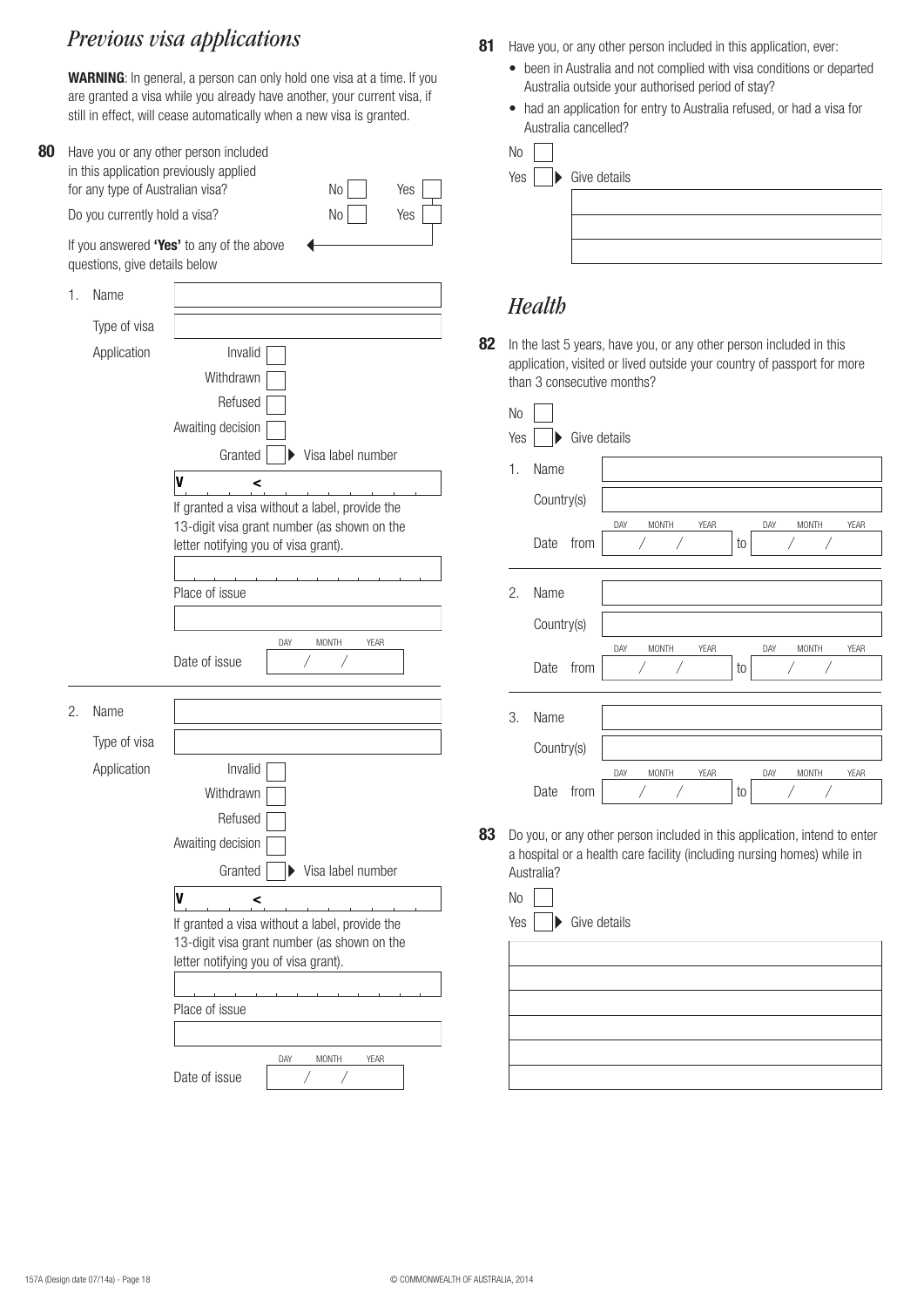| 84 Do you, or any other person included in this application, intend to work |
|-----------------------------------------------------------------------------|
| as, or study to be, a doctor, dentist, nurse or paramedic during your       |
| stay in Australia?                                                          |

| $\overline{\phantom{a}}$ | Yes $\Box$ Give details |
|--------------------------|-------------------------|
|                          |                         |
|                          |                         |
|                          |                         |
|                          |                         |
|                          |                         |

**85** Do you, or any other person included in this application, intend to work, or be a trainee, at a child care centre (including preschools and creches) while in Australia?

| N <sub>o</sub>          |  |
|-------------------------|--|
| Yes $\Box$ Give details |  |
|                         |  |
|                         |  |
|                         |  |
|                         |  |
|                         |  |
|                         |  |

**86** Have you, or any other person included in this application:

- ever had, or currently have, tuberculosis?
- been in close contact with a family member that has active tuberculosis?
- ever had a chest x-ray which showed an abnormality?



 $No$ 

 $\blacktriangleright$  Give details



- **87** During your proposed visit to Australia, do you, or any other person included in this application, expect to incur medical costs, or require treatment or medical follow up for:
	- blood disorder:
	- cancer;
	- heart disease;
	- hepatitis B or C and/or liver disease:
	- HIV infection, including AIDS;
	- kidney disease, including dialysis;
	- mental illness:
	- pregnancy;
	- • respiratory disease that has required hospital admission or oxygen therapy;
	- other?

| ۰. |  |  |
|----|--|--|
|----|--|--|

| Yes | Þ | Give details |
|-----|---|--------------|
|     |   |              |



*You are strongly advised to carry certification of your vaccination status, especially for children attending Australian child care centres (including preschools and creches) and schools. Vaccination against polio, tetanus, measles, mumps, rubella, diphtheria, pertussis (whooping cough), Haemophilus influenzae hypo B (Hib), and Hepatitis B is recommended for children, with certification sought at time of child care centre (including preschool and creche) and school enrolment. Vaccination against rubella is also recommended for women of child bearing age.*

**88** Do you, or any other person included in this application, require assistance with mobility or care due to a medical condition?

| No                      |
|-------------------------|
| Yes $\Box$ Give details |
|                         |
|                         |
|                         |
|                         |
|                         |
|                         |

**89** Have you, or any other person included in this application, undertaken a health examination for an Australian visa in the last 12 months?

|--|--|

 $Yes \frown$  Give details (including HAP ID if available)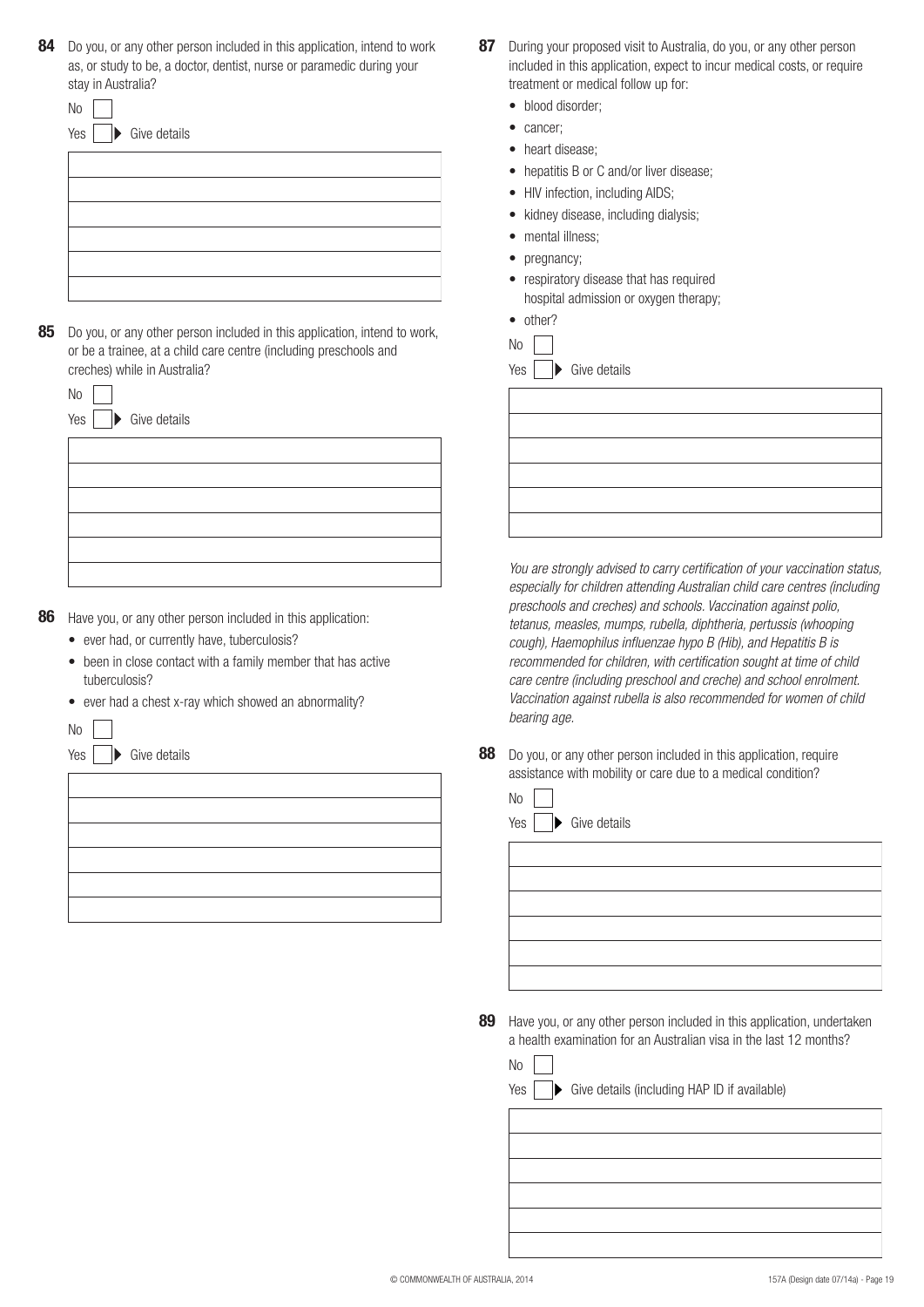# *Health insurance*

**90** Do you and all applicants included in this application hold health insurance for the duration of your intended stay on a student visa?



Yes<sup>[1]</sup>

**91** Please select what health insurance arrangements are in place for all student visa applicants included in this application:

| Overseas              |
|-----------------------|
| <b>Student Health</b> |
| Cover (OSHC)          |

▶ You must provide evidence of OSHC for all student visa applicants included in this application.

Other health insurance arrangements

| Give details |  |  |  |
|--------------|--|--|--|
|              |  |  |  |
|              |  |  |  |
|              |  |  |  |
|              |  |  |  |
|              |  |  |  |
|              |  |  |  |
|              |  |  |  |
|              |  |  |  |
|              |  |  |  |

*Examples of other forms of acceptable health insurance arrangements can be found in the information sheet 'Applying for a student visa', available from the department's website* 

*www.immi.gov.au/allforms/pdf/applying-student.pdf*

# *Character*

- **92** Have you, or any member of your family unit included in this application, ever:
	- been convicted of a crime or offence in any country (including any conviction which is now removed from official records)?
	- been charged with any offence that is currently awaiting legal action?
	- been acquitted of any criminal offence or other offence on the grounds of mental illness, insanity or unsoundness of mind?
	- been removed or deported from any country (including Australia)?
	- left any country to avoid being removed or deported?
	- been refused entry to, or a further stay in, any country (including Australia) on character grounds?
	- committed, or been involved in, the commission of war crimes or crimes against humanity or human rights?
	- been involved in any activities that would represent a risk to Australian national security?
	- had any outstanding debts to the Australian Government or any public authority in Australia?
	- been involved in any activity, or been convicted of any offence, relating to the illegal movement of people to any country (including Australia)?
	- served in a military force or state sponsored/private militia, undergone any military/paramilitary training, or been trained in weapons/explosives use (however described)?

If you answered **'Yes'** to any of the above questions, you must state who it applies to and give ALL relevant details. If the matter relates to a criminal conviction, please give the nature of the offence, full details of sentence and dates of any period of imprisonment or other detention.

No Yes

No Yes

No Yes

No Yes

No Yes

No Yes

No Yes

No Yes

No Yes

No | Yes

No Yes

*If insufficient space, attach an additional statement.*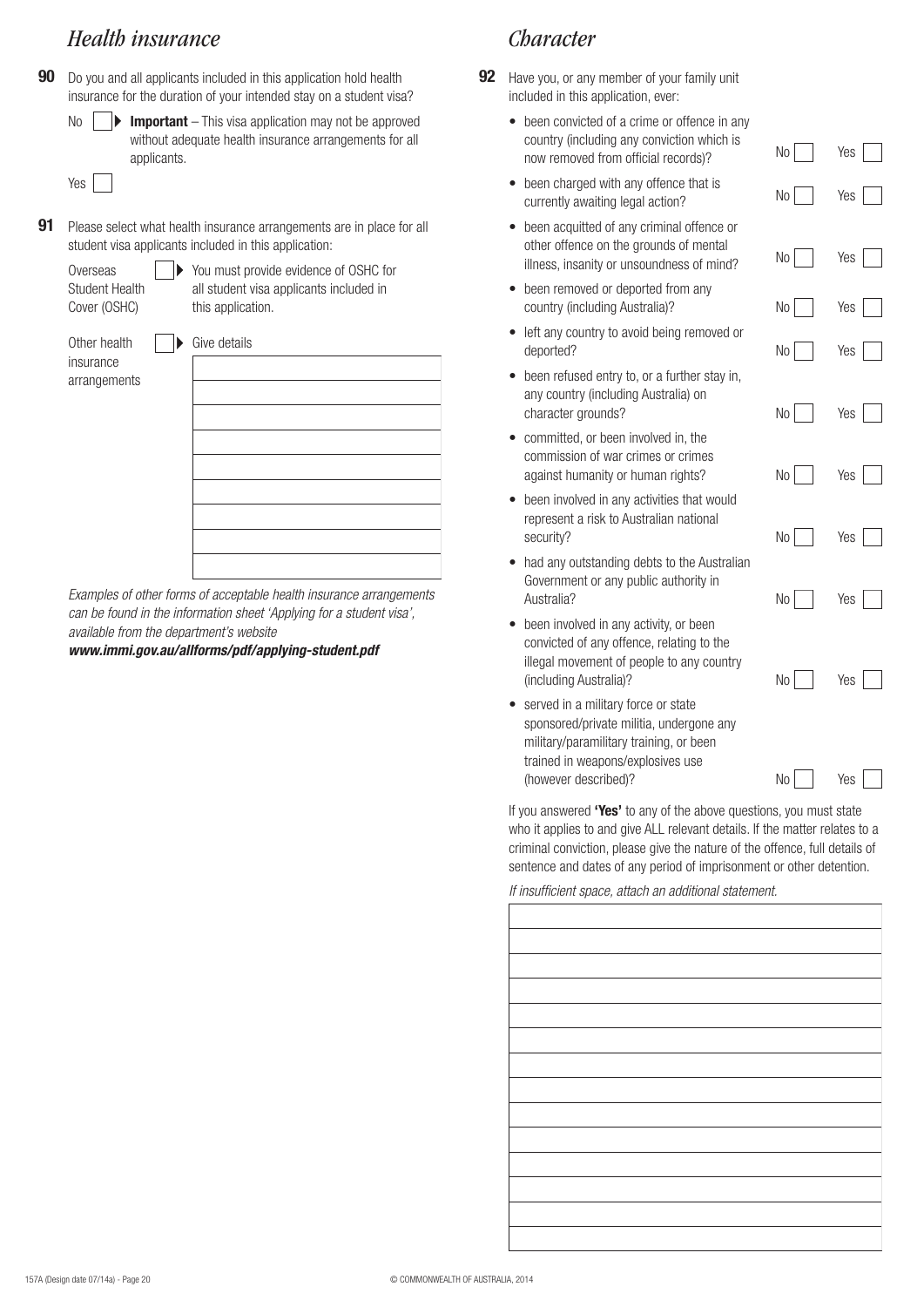# *Accommodation/welfare arrangements for students under 18 years of age*

**93** Are you under 18 years of age?

No Yes

**Note**: Depending on your Assessment Level, you may need to meet a minimum age or education standard requirement. Refer to information sheet *Student Visa Programme – Assessment Levels* and the department's website for more details.

#### **Go to Question 103**

Questions 94 (and either Question 95, 96, 97, 98 or 99) and the declaration at 100 must be completed on your behalf by your parents or a person(s) who has legal custody of you, as you are under 18 years of age. If your parents or a person(s) who has legal custody of you have not made adequate arrangements for your accommodation, support and general welfare while in Australia, a student visa cannot be granted. Evidence of their relationship to you must be provided.

#### **94** This question, and other questions as indicated, **must be completed by the parents, or person(s) who has legal custody of the applicant under 18 years of age.**

Which statement best explains your situation?

I am a parent or person who has legal custody of the student applicant and I am going to accompany the child to Australia. **Go to Question 95** 

**Go to Question 96**

I am a parent or person who has legal custody of the student applicant and have made arrangements for the child to stay in Australia with a relative\* who is 21 years of age or older.

\* A relative is defined under the Migration Regulations as a spouse, de facto partner, child, parent, brother, sister, step-child, step-parent, step-brother, step-sister, grandparent, grandchild, aunt, uncle, niece or nephew, or a step-grandparent, stepgrandchild, step-aunt, step-uncle, step-niece or step-nephew.

The student applicant will not be accompanied by either a parent or a person who has legal custody, and will not stay in Australia with a relative who is 21 years of age or older.

**Go to Question 99**

**95** As the parent or a person who has legal custody of a student applicant under 18 years of age, do you hold or have you applied for a visa (eg. Student Guardian visa – subclass 580) to accompany your child during their stay in Australia?

| Family name                        |                                    |                                                                                                      |
|------------------------------------|------------------------------------|------------------------------------------------------------------------------------------------------|
| Given names                        |                                    |                                                                                                      |
| Date of birth                      | DAY<br><b>MONTH</b><br><b>YEAR</b> |                                                                                                      |
| Your intended address in Australia |                                    |                                                                                                      |
|                                    |                                    |                                                                                                      |
|                                    |                                    | <b>POSTCODE</b>                                                                                      |
| Application:                       |                                    |                                                                                                      |
| Granted                            | Visa label number                  |                                                                                                      |
|                                    | V<br><                             |                                                                                                      |
|                                    | notifying you of visa grant).      | If granted a visa without a label, provide the<br>13-digit visa grant number (as shown on the letter |
|                                    |                                    |                                                                                                      |
|                                    | Period of stay                     | Expiry date (DAY/MONTH/YEAR)                                                                         |
|                                    | <b>MONTHS</b>                      |                                                                                                      |
| Not yet<br>decided                 | lodged                             | Australian Government office where application                                                       |

As the parents or a person(s) who has legal custody of a student applicant under 18 years of age, have you made arrangements with a relative who is at least 21 years of age and of good character with whom your child will stay in Australia? **96**

| N <sub>o</sub>                   |                                       |
|----------------------------------|---------------------------------------|
| Yes                              | Please give details of the relative   |
| Family name                      |                                       |
| Given names                      |                                       |
|                                  |                                       |
|                                  | DAY<br><b>MONTH</b><br><b>YEAR</b>    |
| Date of birth                    |                                       |
| Address of relative in Australia |                                       |
|                                  |                                       |
|                                  |                                       |
|                                  | <b>POSTCODE</b>                       |
|                                  | Relationship of relative to the child |
|                                  |                                       |

Form 157N must be completed and lodged together with this application.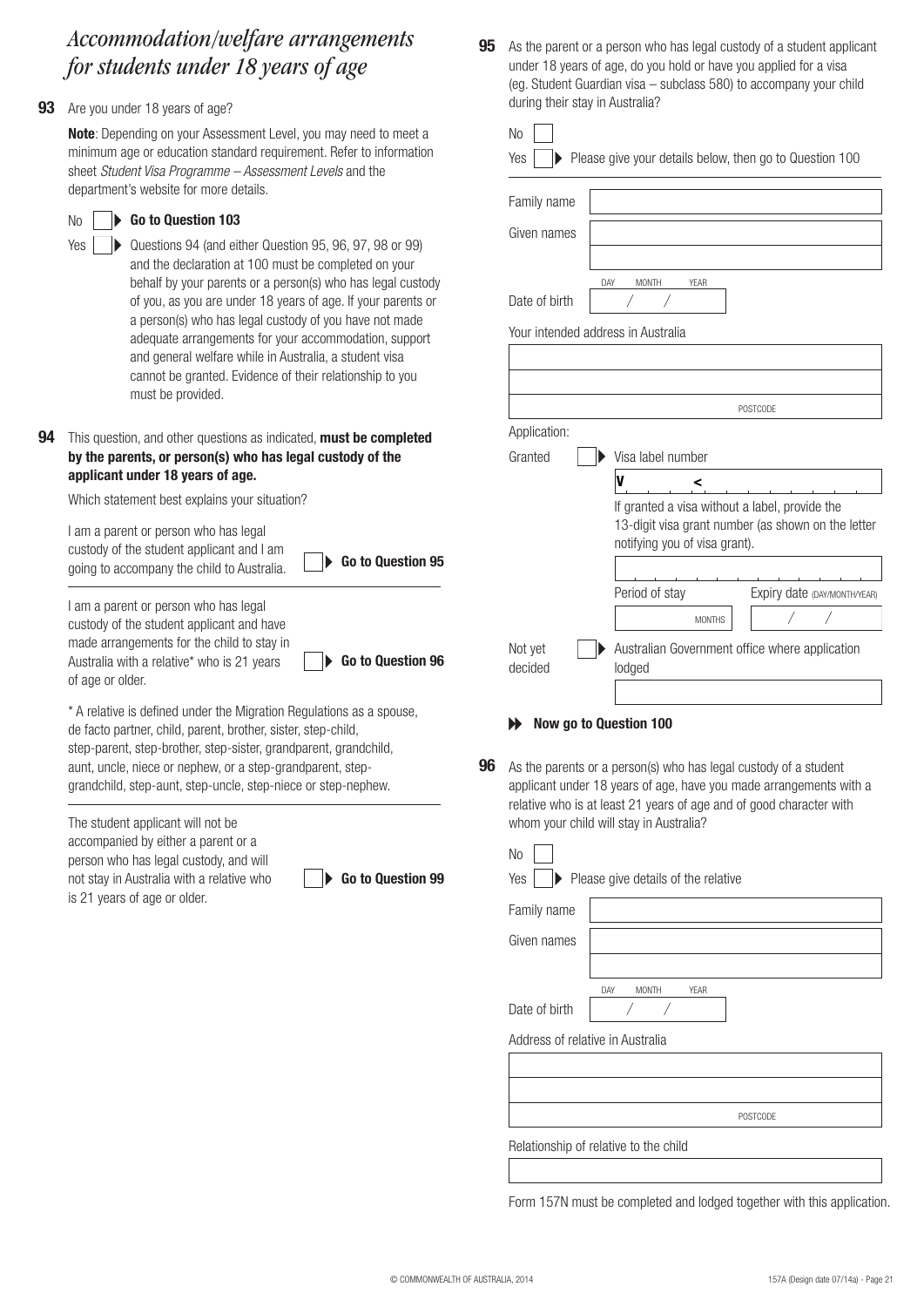| 97 |                                                |                | Will your relative reside in Australia as:                        |                              |             | 100 | $l$ am                       |
|----|------------------------------------------------|----------------|-------------------------------------------------------------------|------------------------------|-------------|-----|------------------------------|
|    | an Australian citizen or<br>permanent resident |                | Go to Question 100                                                |                              |             |     | that I<br>18 ye              |
|    | a Temporary resident                           |                | How long are they permitted to stay in<br>Australia?              |                              |             |     | <b>Note</b><br>stud<br>or bo |
|    |                                                |                | OR until                                                          | <b>MONTH</b><br>DAY          | <b>YEAR</b> |     | <b>Sign:</b><br>pare<br>who  |
| 98 |                                                |                | Give details of your relative's Student Guardian visa application |                              |             |     | cust                         |
|    |                                                |                |                                                                   |                              |             |     |                              |
|    | Granted                                        |                | Visa label number                                                 |                              |             |     |                              |
|    |                                                | V              | <                                                                 |                              |             |     | Full n                       |
|    |                                                | Period of stay |                                                                   | Expiry date (DAY/MONTH/YEAR) |             |     |                              |
|    |                                                |                | <b>MONTHS</b>                                                     |                              |             |     | Relati                       |
|    | Not yet<br>decided                             | lodged         | Australian Government office where application                    |                              |             |     |                              |
|    |                                                |                |                                                                   |                              |             |     | <b>Sign:</b><br>pare<br>who  |

**99** As the parents or a person(s) who has legal custody of a student applicant under 18 years of age, who is neither being accompanied by you nor staying with a relative who is at least 21 years of age, have you obtained a written statement from your child's education provider(s) that accommodation, support and general welfare arrangements for your child are appropriate?

| ۰.<br>× |  |
|---------|--|
|         |  |

Yes  $\|\ \blacktriangleright\$  Please attach the original or a copy of the signed undertaking from the education provider

**100** *I am satisfied with the reception, care and support arrangements that have been made in Australia for my dependent child under 18 years of age.*

**Note: Both parents must sign this declaration even when the student visa applicant will be accompanied to Australia by one**  oth parents.

| <b>Signature of</b><br>parent/person<br>who has legal<br>custody         | DAY<br><b>MONTH</b><br>YFAR        |
|--------------------------------------------------------------------------|------------------------------------|
| Date                                                                     |                                    |
| Full name (print in English)                                             |                                    |
|                                                                          |                                    |
| Relationship to student applicant                                        |                                    |
|                                                                          |                                    |
| <b>Signature of</b><br>parent/person<br>who has legal<br>custody<br>Date | <b>MONTH</b><br><b>YEAR</b><br>DAY |
| Full name (print in English)                                             |                                    |
|                                                                          |                                    |
| Relationship to student applicant                                        |                                    |
|                                                                          |                                    |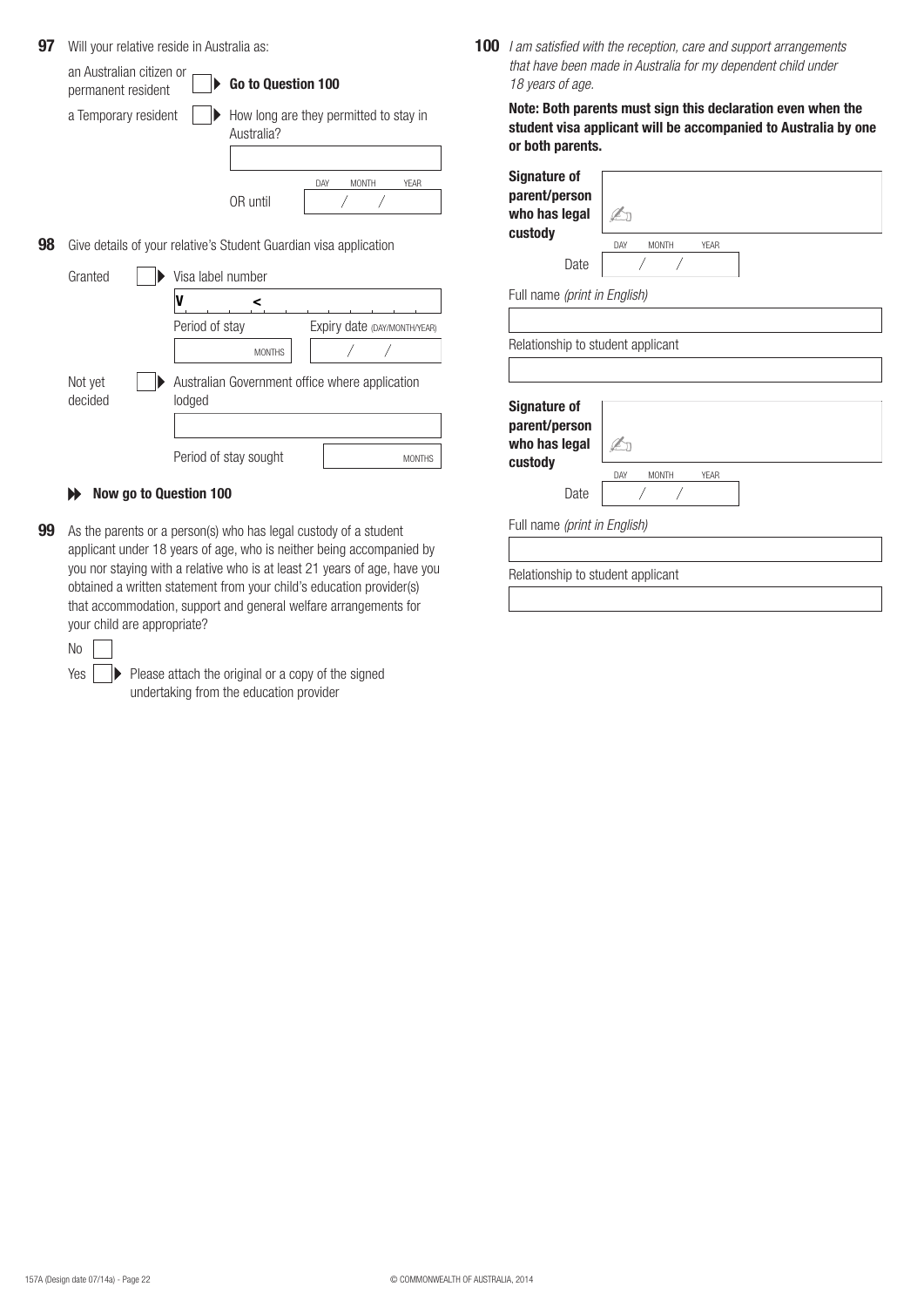# *Custody arrangements for students under 18 years of age*

No

Yes |

**101** Do you have the **sole legal right** to determine where the applicant will live or to remove the applicant from their country of usual residence?

> $\triangleright$  Provide details of ALL other people who have custody, access or guardianship rights in relation to the applicant

*If there is more than one person, please attach details.*

| Name                                   |                 |  |
|----------------------------------------|-----------------|--|
|                                        |                 |  |
| Residential address                    |                 |  |
|                                        |                 |  |
|                                        |                 |  |
|                                        | <b>POSTCODE</b> |  |
| Telephone number                       |                 |  |
| COUNTRY CODE AREA CODE                 | <b>NUMBER</b>   |  |
| $)$ (                                  |                 |  |
| Relationship to student visa applicant |                 |  |
|                                        |                 |  |
| Nature of legal right                  |                 |  |
|                                        |                 |  |
|                                        |                 |  |

You must sign the declaration at Question 102.

All other people who have custody, access or guardianship rights in relation to the applicant must also sign the declaration at Question 102.

*If any of these people are unable to complete the declaration at Question 102 for any reason, you must attach a statutory declaration from them giving permission for the applicant to travel to Australia as a student.*

**Complete the declaration at Question 102**

#### **102 Declaration by the parent(s) or person(s) with legal custody of a student visa applicant under 18 years of age**

| I am not aware of any reason why the visa applicant should not travel<br>to Australia (the custody/access/guardianship rights of another person<br>are not affected). |                                    |  |
|-----------------------------------------------------------------------------------------------------------------------------------------------------------------------|------------------------------------|--|
| <b>Signature of</b><br>parent/person<br>who has legal<br>custody                                                                                                      | <b>YEAR</b><br>DAY<br><b>MONTH</b> |  |
| Date                                                                                                                                                                  |                                    |  |
| Full name (print in English)                                                                                                                                          |                                    |  |
|                                                                                                                                                                       |                                    |  |
| Relationship to student applicant                                                                                                                                     |                                    |  |
| <b>Signature of</b><br>parent/person<br>who has legal<br>custody                                                                                                      | <b>MONTH</b><br><b>YEAR</b><br>DAY |  |
| Date                                                                                                                                                                  |                                    |  |
| Full name (print in English)                                                                                                                                          |                                    |  |
|                                                                                                                                                                       |                                    |  |
| Relationship to student applicant                                                                                                                                     |                                    |  |
|                                                                                                                                                                       |                                    |  |

*If more than 2 people have custody, access or guardianship rights in relation to the applicant, please attach a statutory declaration from them giving permission for the applicant to travel to Australia as a student.*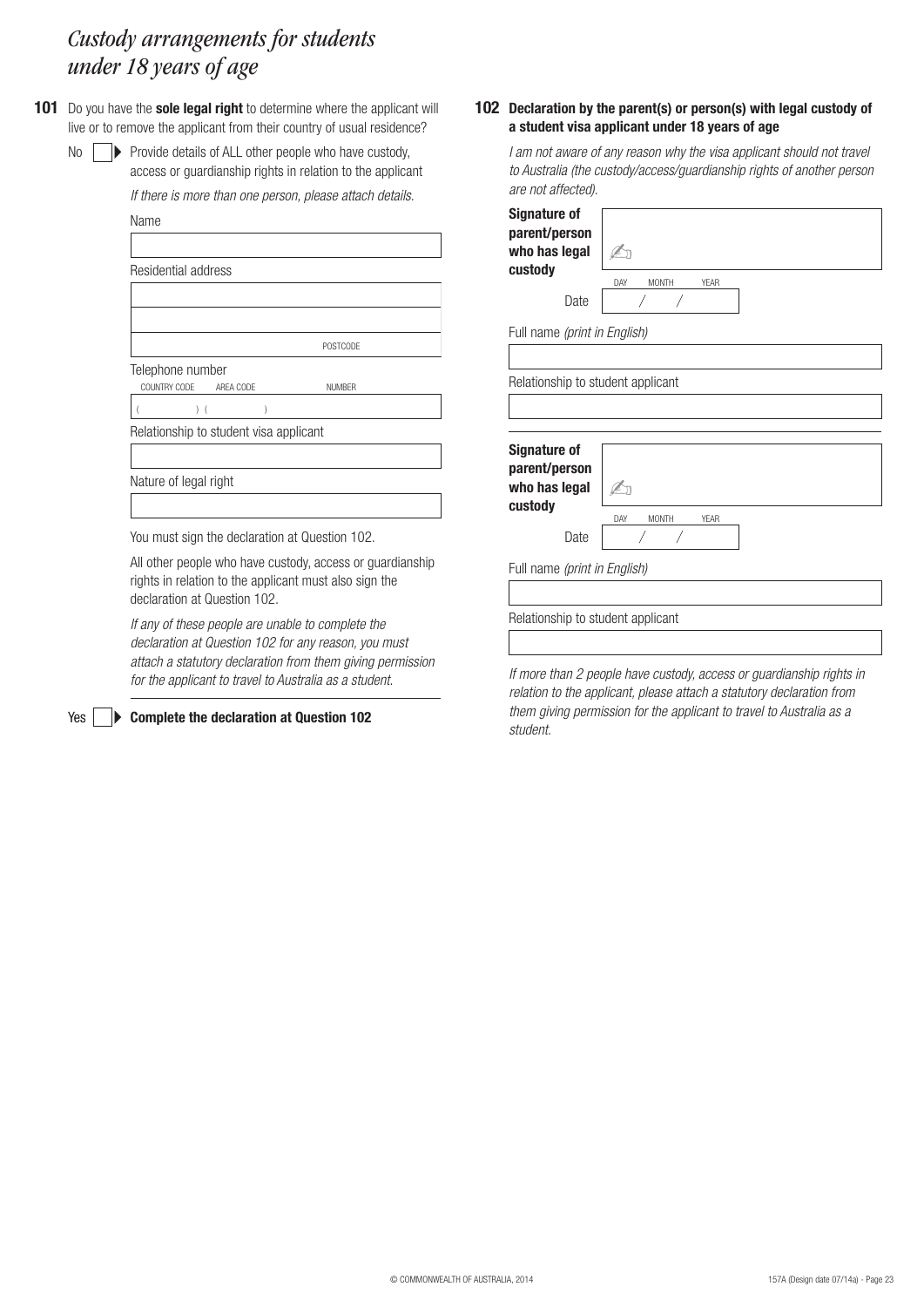# *Assistance with this form*

|            |                                                | 103 Did you receive assistance in completing this form?                                                                                                                                                                                                    |
|------------|------------------------------------------------|------------------------------------------------------------------------------------------------------------------------------------------------------------------------------------------------------------------------------------------------------------|
|            | <b>No</b>                                      | Go to Question 108                                                                                                                                                                                                                                         |
|            | Yes                                            | Please give details of the person who assisted you                                                                                                                                                                                                         |
|            | Title:<br>Mr                                   | Mrs<br>Miss<br>Ms<br>Other                                                                                                                                                                                                                                 |
|            | Family name                                    |                                                                                                                                                                                                                                                            |
|            | Given names                                    |                                                                                                                                                                                                                                                            |
|            | Address                                        |                                                                                                                                                                                                                                                            |
|            |                                                |                                                                                                                                                                                                                                                            |
|            |                                                |                                                                                                                                                                                                                                                            |
|            |                                                | POSTCODE                                                                                                                                                                                                                                                   |
|            |                                                | Telephone number or daytime contact                                                                                                                                                                                                                        |
|            | Office hours                                   | COUNTRY CODE<br>AREA CODE<br><b>NUMBER</b>                                                                                                                                                                                                                 |
|            |                                                | $)$ (<br>$\left( \right)$                                                                                                                                                                                                                                  |
|            | Mobile/cell                                    |                                                                                                                                                                                                                                                            |
| 104<br>105 | N <sub>0</sub><br>Yes<br>N <sub>o</sub><br>Yes | Is the person an agent registered with the Office of the Migration<br>Agents Registration Authority (Office of the MARA)?<br>Go to Question 108<br>Is the person an education agent?<br>Please give details below<br><b>Education Agency Business Name</b> |
|            |                                                |                                                                                                                                                                                                                                                            |
|            |                                                | Education Agent Registration Number (if known)                                                                                                                                                                                                             |
|            |                                                |                                                                                                                                                                                                                                                            |
|            |                                                | Address (if different from address given in Question 101)                                                                                                                                                                                                  |
|            |                                                |                                                                                                                                                                                                                                                            |
|            |                                                | <b>POSTCODE</b>                                                                                                                                                                                                                                            |
|            |                                                | Email address                                                                                                                                                                                                                                              |
|            |                                                |                                                                                                                                                                                                                                                            |
|            |                                                | Telephone number or daytime contact<br>Office hours<br>COUNTRY CODE<br>AREA CODE<br><b>NUMBER</b><br>$)$ (<br>$\mathcal{E}$<br>(<br>Mobile/cell                                                                                                            |
|            |                                                |                                                                                                                                                                                                                                                            |
|            |                                                | Fax number<br>COUNTRY CODE<br>AREA CODE<br><b>NUMBER</b>                                                                                                                                                                                                   |
|            |                                                | (<br>$\lambda$                                                                                                                                                                                                                                             |
|            |                                                |                                                                                                                                                                                                                                                            |

#### **106** Is the person/agent in Australia?

|            | No <b>D</b> Go to Question 108 |  |
|------------|--------------------------------|--|
| Yes $\Box$ |                                |  |

- **107** Did you pay the person/agent and/or give a gift for this assistance?
	- No Yes

#### 157A (Design date 07/14a) - Page 24 © COMMONWEALTH OF AUSTRALIA, 2014

# *Options for receiving written communications*

**108** All written communications about this application should be sent to: *(Tick one box only)*

| You should complete form 956A Appointment<br>or withdrawal of an authorised recipient |
|---------------------------------------------------------------------------------------|
|                                                                                       |
| Your migration agent/exempt person should                                             |
| complete form 956 Advice by a migration<br>agent/exempt person of providing           |
| <i>immigration assistance</i>                                                         |
|                                                                                       |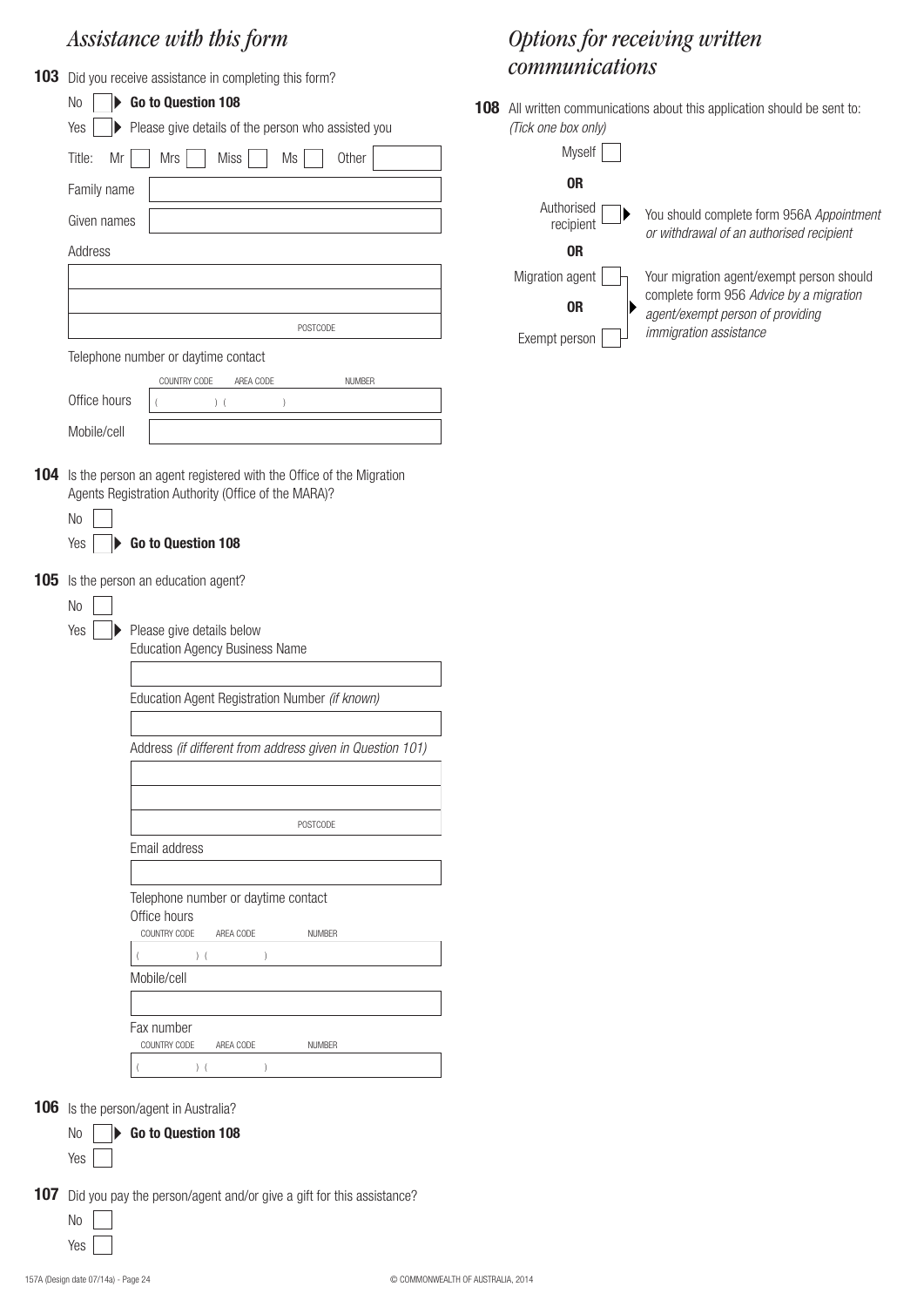# *Payment details*

**109 IMPORTANT**: You must refer to the department's website at **www.immi.gov.au/fees-charges** to complete this part of your application. The website shows reference tables with the Visa Application Charges applicable to each visa subclass.

| Write the amount shown on the reference table for your visa subclass<br><b>AUD</b><br>٠<br><b>AUD</b><br>Non-internet Application Charge (if applicable)<br>▶<br>Additional Applicant Charge aged 18 years or over at the time your application is lodged<br>٠<br>Write the amount shown on the<br>Number of additional applicants<br>reference table for your visa subclass<br>aged 18 years or over<br><b>AUD</b><br><b>AUD</b><br>X (multiplied by)<br>Additional Applicant Charge under 18 years of age at the time your application is lodged<br>Write the amount shown on the<br>Number of additional applicants<br>reference table for your visa subclass<br>under 18 years of age<br><b>AUD</b><br>X (multiplied by)<br><b>AUD</b><br>Subsequent Temporary Application Charge (if applicable)<br>Write the amount shown on the<br>reference table for your visa subclass<br>Number of applicants<br><b>AUD</b><br><b>AUD</b><br>$X$ (multiplied by)<br>=<br><b>Total</b><br><b>AUD</b><br>$\blacktriangleright$ Total (1) + (2) + (3) + (4) + (5) | ← Base Application Charge |     |
|-----------------------------------------------------------------------------------------------------------------------------------------------------------------------------------------------------------------------------------------------------------------------------------------------------------------------------------------------------------------------------------------------------------------------------------------------------------------------------------------------------------------------------------------------------------------------------------------------------------------------------------------------------------------------------------------------------------------------------------------------------------------------------------------------------------------------------------------------------------------------------------------------------------------------------------------------------------------------------------------------------------------------------------------------------------|---------------------------|-----|
|                                                                                                                                                                                                                                                                                                                                                                                                                                                                                                                                                                                                                                                                                                                                                                                                                                                                                                                                                                                                                                                           |                           | (1) |
|                                                                                                                                                                                                                                                                                                                                                                                                                                                                                                                                                                                                                                                                                                                                                                                                                                                                                                                                                                                                                                                           |                           |     |
|                                                                                                                                                                                                                                                                                                                                                                                                                                                                                                                                                                                                                                                                                                                                                                                                                                                                                                                                                                                                                                                           |                           | (2) |
|                                                                                                                                                                                                                                                                                                                                                                                                                                                                                                                                                                                                                                                                                                                                                                                                                                                                                                                                                                                                                                                           |                           |     |
|                                                                                                                                                                                                                                                                                                                                                                                                                                                                                                                                                                                                                                                                                                                                                                                                                                                                                                                                                                                                                                                           |                           | (3) |
|                                                                                                                                                                                                                                                                                                                                                                                                                                                                                                                                                                                                                                                                                                                                                                                                                                                                                                                                                                                                                                                           |                           |     |
|                                                                                                                                                                                                                                                                                                                                                                                                                                                                                                                                                                                                                                                                                                                                                                                                                                                                                                                                                                                                                                                           |                           | (4) |
|                                                                                                                                                                                                                                                                                                                                                                                                                                                                                                                                                                                                                                                                                                                                                                                                                                                                                                                                                                                                                                                           |                           |     |
|                                                                                                                                                                                                                                                                                                                                                                                                                                                                                                                                                                                                                                                                                                                                                                                                                                                                                                                                                                                                                                                           |                           | (5) |
|                                                                                                                                                                                                                                                                                                                                                                                                                                                                                                                                                                                                                                                                                                                                                                                                                                                                                                                                                                                                                                                           |                           |     |
|                                                                                                                                                                                                                                                                                                                                                                                                                                                                                                                                                                                                                                                                                                                                                                                                                                                                                                                                                                                                                                                           |                           |     |
|                                                                                                                                                                                                                                                                                                                                                                                                                                                                                                                                                                                                                                                                                                                                                                                                                                                                                                                                                                                                                                                           |                           |     |

#### 110 How will you pay your application charge?

**Note**: A surcharge may apply to payments made by credit card. Further information is available from **www.immi.gov.au/fees-charges/how-to-pay.htm** If applying **in Australia**, debit card or credit card are the preferred methods of payment. Debit cards cannot be used for applications lodged by mail. If paying by bank cheque or money order please make payable to the Department of Immigration and Border Protection.

If applying **outside Australia**, please check with the Australian Government office where you intend to lodge your application as to what methods of payment and currencies they can accept and to whom the payment should be made payable.

| Bank cheque                                                  |                                                                                                          |
|--------------------------------------------------------------|----------------------------------------------------------------------------------------------------------|
| Money order                                                  |                                                                                                          |
| Debit card<br>Cannot be used for applications lodged by mail |                                                                                                          |
| Credit card<br>Give details below                            |                                                                                                          |
| Payment by (tick one box)<br>Australian Dollars              | COUNTRY CODE<br><b>NUMBER</b><br>AREA CODE                                                               |
| <b>MasterCard</b><br>Diners Club                             | Telephone<br>number                                                                                      |
| JCB<br>American Express<br><b>AUD</b>                        | Address                                                                                                  |
| Visa                                                         |                                                                                                          |
| Credit card number                                           | POSTCODE                                                                                                 |
|                                                              | As the cardholder I acknowledge and accept that a credit card<br>surcharge may apply to the transaction. |
| <b>MONTH</b><br><b>YEAR</b><br>Expiry date                   | <b>Signature of</b><br>cardholder<br>A                                                                   |
| Cardholder's name                                            |                                                                                                          |
|                                                              | Credit card information will be used for charge paying purposes only.                                    |
|                                                              | 157A (Design date 07/14a) - Page 25<br>C COMMONWEALTH OF AUSTRALIA, 2014                                 |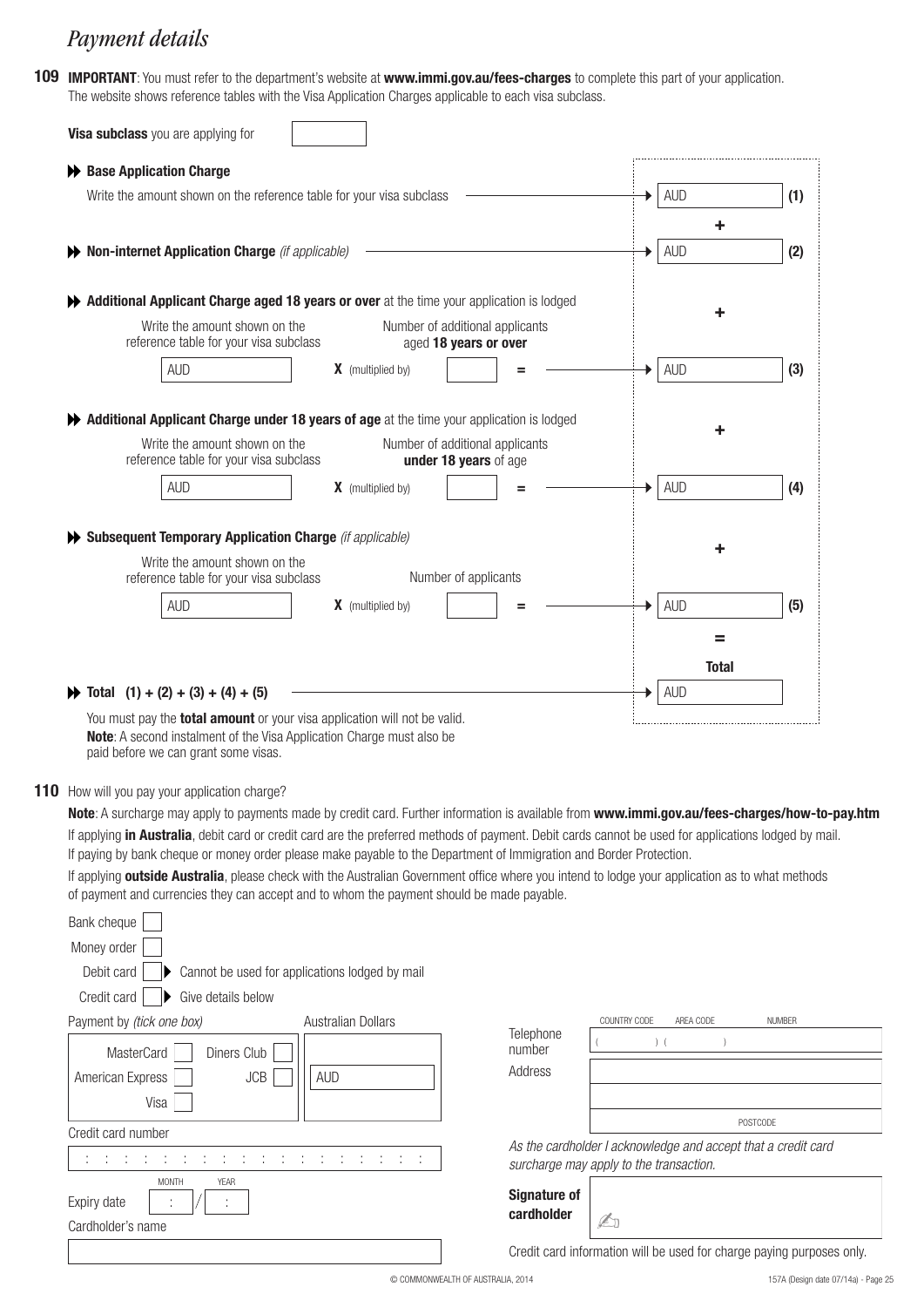# *Declaration and consent*

**WARNING**: Giving false or misleading information or documents is a serious offence.

#### **Before signing the declaration and consent refer to the department's website to ensure that you have attached all relevant documentation.**

### **111** I declare that:

- • *I have read the information contained in the www.studyinaustralia.gov.au website on living and studying in Australia including information on the cost of living, accommodation and employment.*
- • *the information I have supplied in this application is complete, correct and up-to-date in every detail.*
- • *I am aware that I must immediately advise the department if I become aware that any information provided in this form is incorrect or if there is a change in my circumstances that is relevant to this application at any time.*
- • *I have attached all relevant documentary evidence as specified on the department's website for the student visa for which I am applying.*
- • *I have access to sufficient funds to support myself and my family unit members (regardless of whether they are accompanying me to Australia) for the total period of my stay in Australia.<sup>1</sup>*
- • *I have made adequate arrangements to health insurance for the period of my stay in Australia and I acknowledge that I am required to maintain these arrangements while in Australia as the holder of a student visa.*
- • *I will respect Australian values as listed on this form, during my stay in Australia and will obey the laws of Australia.*
- • *I understand that a student visa is a temporary visa, and that being granted a student visa will not guarantee that I will be eligible for the grant of a further visa to remain in Australia, including a skilled migration visa.*
- • *I understand that if I cannot obtain a further visa, I must depart Australia on or before the cease date of the student visa.*
- *I have read the information contained in form 1442i* Privacy notice.
- • *I understand the department may collect, use and disclose my personal information (including biometric information and other*  sensitive information) as outlined in form 1442i Privacy notice.
- I understand that if any fraudulent documents or false or misleading *information has been provided with this application, or if I fail to satisfy the Minister of my identity, my application may be refused and I, and any other member of my family unit, may become unable to be granted a visa for specified periods of time.*
- • *If documents are found to be fraudulent or information to be incorrect after the grant of a visa, the visa may subsequently be cancelled.*

# **Visa conditions:**

- • *If granted a student visa, I acknowledge that I am required to abide by its conditions as outlined in the information sheet* Applying for a student visa.
- • *I understand that if the 8534 visa condition is imposed on my visa, it will be indicated by the condition code '8534' and by the short description 'further stay restricted'. I acknowledge that this means that the 8534 condition has been imposed on my visa and that I will not, while in Australia, be entitled to the grant of any other visa,<sup>2</sup> other than a subclass 580 (Student Guardian) visa.*
- *I understand that the effect of the 8534 visa condition is that it will not be possible for me to apply to remain in Australia beyond the date*  authorised by my visa<sup>2</sup> and that I will be required to depart Australia *on or before that date. I agree to having this condition included on any visa issued to me as a result of this application if the department decides to impose it as a condition of grant of a visa.*
- • *I understand that if the 8535 visa condition is imposed on my visa, it will be indicated by the condition code '8535' and by the short description 'further stay restricted'. I acknowledge that this means that the 8535 condition has been imposed on my visa and that I will not, while in Australia, be entitled to be granted any other visa <sup>2</sup> , other than a further student visa in circumstances where the Commonwealth, or a foreign government (as the case requires), does not oppose me undertaking a relevant course of study.*
- • *I understand that the effect of the 8535 visa condition is that it will not be possible for me to remain in Australia beyond the date authorised by my visa <sup>2</sup> , unless I am applying for a further student visa in circumstances where the Commonwealth, or a foreign government (as the case requires), does not oppose me undertaking a relevant course of study, and that I will be required to depart Australia on or before the authorised date.*

## **For students under 18 years of age:**

- • *I acknowledge my responsibility for organising appropriate accommodation and travel to and from Australia on behalf of the student visa holder under the age of 18.*
- • *I am aware that condition 8532 will be imposed on the visa of the student under the age of 18 and I will ensure that appropriate welfare arrangements are in place and maintained at all times.*

#### **For offshore applicants who are required to provide their fingerprints and facial image:**

- • *I understand that my fingerprints and facial image and my biographical information held by the department may be given to Australian law enforcement agencies to help identify me, to help determine my eligibility for grant of the visa I have applied for, and for law enforcement purposes.*
- • *I consent to:*
	- *– Australian law enforcement agencies disclosing my biometric, biographical and criminal record information to the department for any of the purposes outlined above; and*
	- *– the department using the information obtained for the purposes of the* Migration Act 1958 *or the* Australian Citizenship Act 2007*.*

**2** Except in certain circumstances or to engage Australia's protection obligation.

**<sup>1</sup>** More information on the total period of stay in Australia and the level of funds you are required to declare and/or demonstrate is available on the department's website **www.immi.gov.au/students/checklists/**